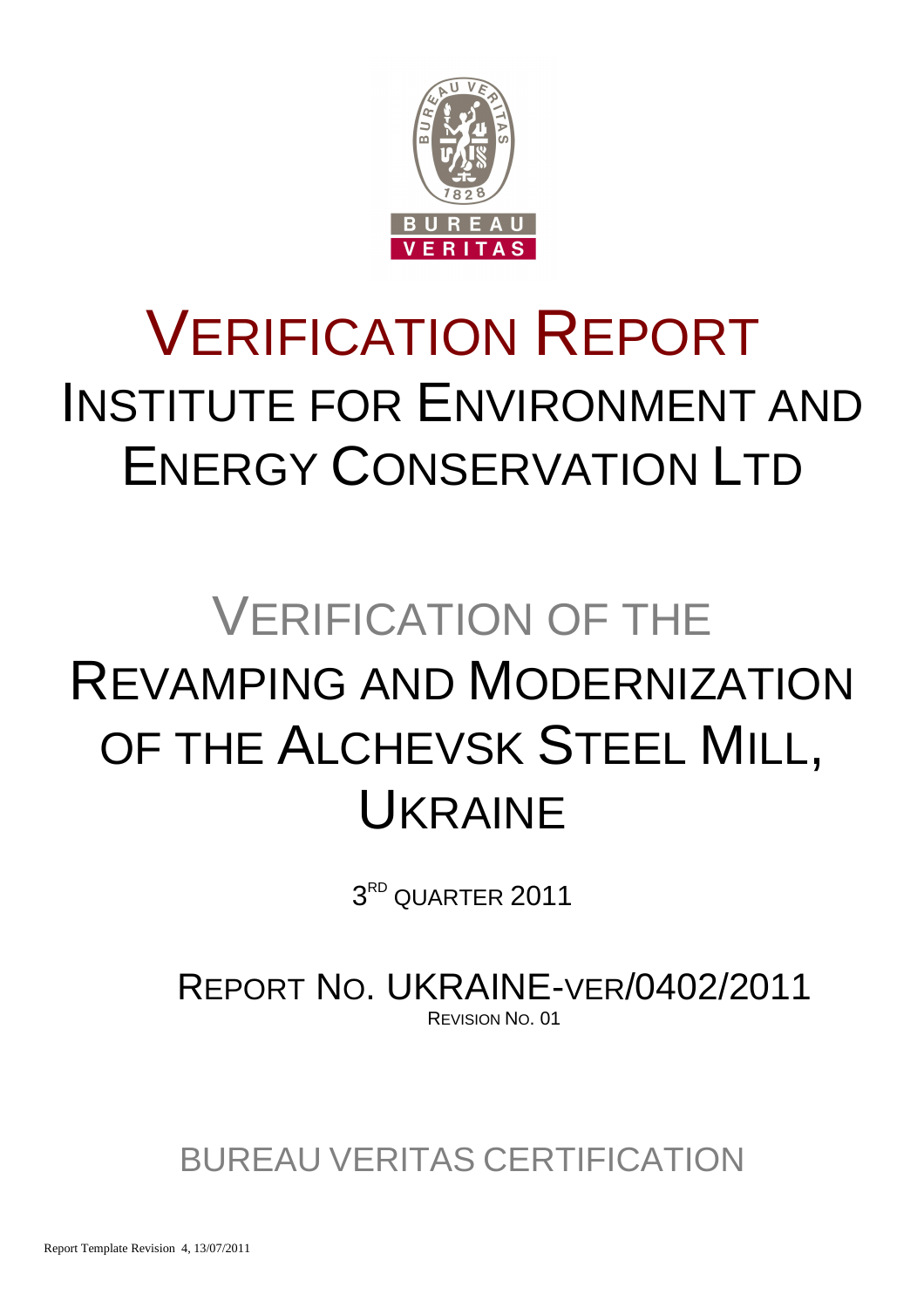

#### VERIFICATION REPORT

| Date of first issue:<br>10/02/2012                                                                                                                                                                                                                                                                                                                                                                                                                                                                                                                                                                                                                                                                                                                                                                                                            | Organizational unit:<br><b>Bureau Veritas Certification Holding</b><br>SAS |                                              |  |  |  |
|-----------------------------------------------------------------------------------------------------------------------------------------------------------------------------------------------------------------------------------------------------------------------------------------------------------------------------------------------------------------------------------------------------------------------------------------------------------------------------------------------------------------------------------------------------------------------------------------------------------------------------------------------------------------------------------------------------------------------------------------------------------------------------------------------------------------------------------------------|----------------------------------------------------------------------------|----------------------------------------------|--|--|--|
| Client:<br>Institute for Environment and Energy<br><b>Conservation Ltd</b>                                                                                                                                                                                                                                                                                                                                                                                                                                                                                                                                                                                                                                                                                                                                                                    | Client ref.:<br>Vasyl Vovchak                                              |                                              |  |  |  |
| Summary:<br>Bureau Veritas Certification has made the periodic verification of the third quarter of 2011 of the "Revamping<br>and modernization of the Alchevsk Steel Mill, Ukraine", JI Registration Reference Number UA 1000022, project<br>of Institute for Environment and Energy Conservation located in Alchevsk, Lugansk region, Ukraine and<br>applying JI specific approach, on the basis of UNFCCC criteria for the JI, as well as criteria given to provide for<br>consistent project operations, monitoring and reporting. UNFCCC criteria refer to Article 6 of the Kyoto<br>Protocol, the JI rules and modalities and the subsequent decisions by the JI Supervisory Committee, as well as<br>the host country criteria.                                                                                                        |                                                                            |                                              |  |  |  |
| The verification scope is defined as a periodic independent review and ex post determination by the Accredited<br>Independent Entity of the monitored reductions in GHG emissions during defined verification period, and<br>consisted of the following three phases: i) desk review of the monitoring report against the project design and<br>monitoring plan; ii) follow-up interviews with project stakeholders; iii) resolution of outstanding issues and the<br>issuance of the final verification report and opinion. The overall verification, from Contract Review to<br>Verification Report & Opinion, was conducted using Bureau Veritas Certification internal procedures.                                                                                                                                                        |                                                                            |                                              |  |  |  |
| The first output of the verification process is a list of Clarification, Corrective Actions Requests, Forward<br>Actions Requests (CL, CAR and FAR), presented in Appendix A.                                                                                                                                                                                                                                                                                                                                                                                                                                                                                                                                                                                                                                                                 |                                                                            |                                              |  |  |  |
| In summary, Bureau Veritas Certification confirms that the project is implemented as planned and described in<br>approved project design documents and revised monitoring plan. Installed equipment being essential for<br>generating emission reduction runs reliably and is calibrated appropriately. The monitoring system is in place<br>and the project is generating GHG emission reductions. The GHG emission reduction is calculated accurately<br>and without material errors, omissions, or misstatements, and the ERUs issued totalize 309 132 tonnes of<br>$CO2$ equivalent for the monitoring period 01/07/2011 - 30/09/2011.<br>Our opinion relates to the project's GHG emissions and resulting GHG emission reductions reported and<br>related to the approved project baseline and monitoring, and its associated documents. |                                                                            |                                              |  |  |  |
| Report No.:<br>Subject Group:<br>UKRAINE-ver/0402/2011<br>JI                                                                                                                                                                                                                                                                                                                                                                                                                                                                                                                                                                                                                                                                                                                                                                                  | <b>Indexing terms</b>                                                      |                                              |  |  |  |
| Project title:<br>"Revamping and modernization of the Alchevsk<br>Steel Mill, Ukraine"                                                                                                                                                                                                                                                                                                                                                                                                                                                                                                                                                                                                                                                                                                                                                        | Reductions, Verification                                                   | Climate Change, Kyoto Protocol, JI, Emission |  |  |  |
| Work carried out by:<br>Oleg Skoblyk - Team Leader, Lead verifier<br>Olena Manziuk - Team Member, Verifier                                                                                                                                                                                                                                                                                                                                                                                                                                                                                                                                                                                                                                                                                                                                    | $\triangle$ foo                                                            |                                              |  |  |  |
| Work reviewed by:<br>Ivan Sokolov - Internal Technical Reviewer                                                                                                                                                                                                                                                                                                                                                                                                                                                                                                                                                                                                                                                                                                                                                                               | $\boxtimes$                                                                | No distribution without permission from the  |  |  |  |
| Work approved by:                                                                                                                                                                                                                                                                                                                                                                                                                                                                                                                                                                                                                                                                                                                                                                                                                             |                                                                            | Client or responsible organizational unit    |  |  |  |
| Flavio Gomes - Operational Managerification<br>HOLOMOSASO                                                                                                                                                                                                                                                                                                                                                                                                                                                                                                                                                                                                                                                                                                                                                                                     | Limited distribution                                                       |                                              |  |  |  |
| Date of this revision:<br>Rev. No.:<br>Number of pages:<br>10/02/2012                                                                                                                                                                                                                                                                                                                                                                                                                                                                                                                                                                                                                                                                                                                                                                         |                                                                            |                                              |  |  |  |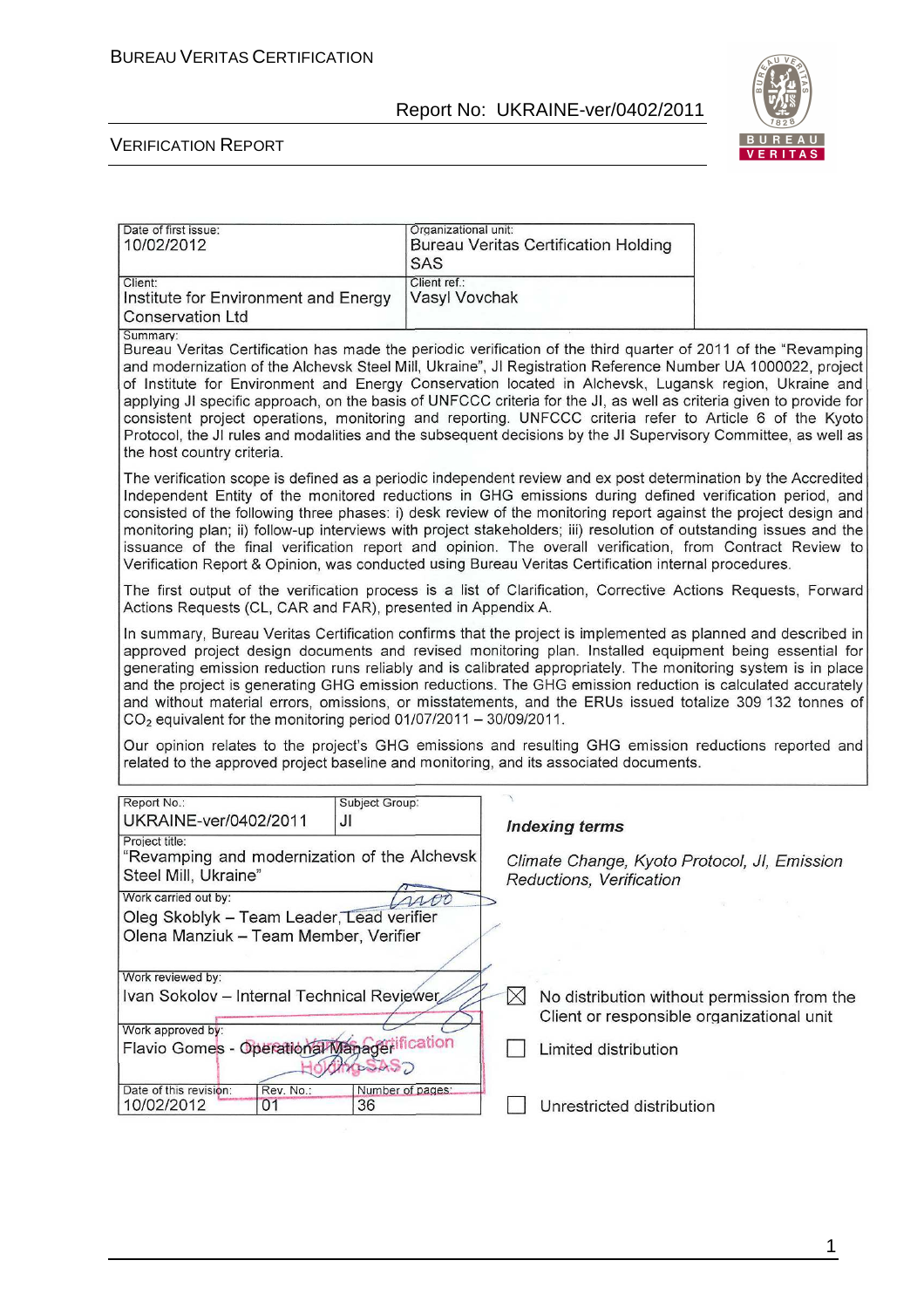

#### **Table of Contents Page 2014**

| $\mathbf{1}$   |                                                                              |                |
|----------------|------------------------------------------------------------------------------|----------------|
| 1.1            | Objective                                                                    | 3              |
| 1.2            | Scope                                                                        | 3              |
| 1.3            | <b>Verification Team</b>                                                     | 3              |
| $\overline{2}$ |                                                                              |                |
| 2.1            | <b>Review of Documents</b>                                                   | $\overline{4}$ |
| 2.2            | Follow-up Interviews                                                         | 5              |
| 2.3            | Resolution of Clarification, Corrective and Forward Action<br>Requests       | 5              |
| 3              |                                                                              |                |
| 3.1            | Remaining issues and FARs from previous verifications                        | 6              |
| 3.2            | Project approval by Parties involved (90-91)                                 | $\overline{7}$ |
| 3.3            | Project implementation (92-93)                                               | $\overline{7}$ |
| 3.4            | Compliance of the monitoring plan with the monitoring<br>methodology (94-98) | 9              |
| 3.5            | Revision of monitoring plan (99-100)                                         | 10             |
| 3.6            | Data management (101)                                                        | 10             |
| 3.7            | Verification regarding programmes of activities (102-110)                    | 11             |
| 4              |                                                                              |                |
| 5              |                                                                              |                |
|                | ADDENDIV A. DDO IECT VEDIEICATION DDOTOCOL                                   |                |

APPENDIX A: PROJECT VERIFICATION PROTOCOL

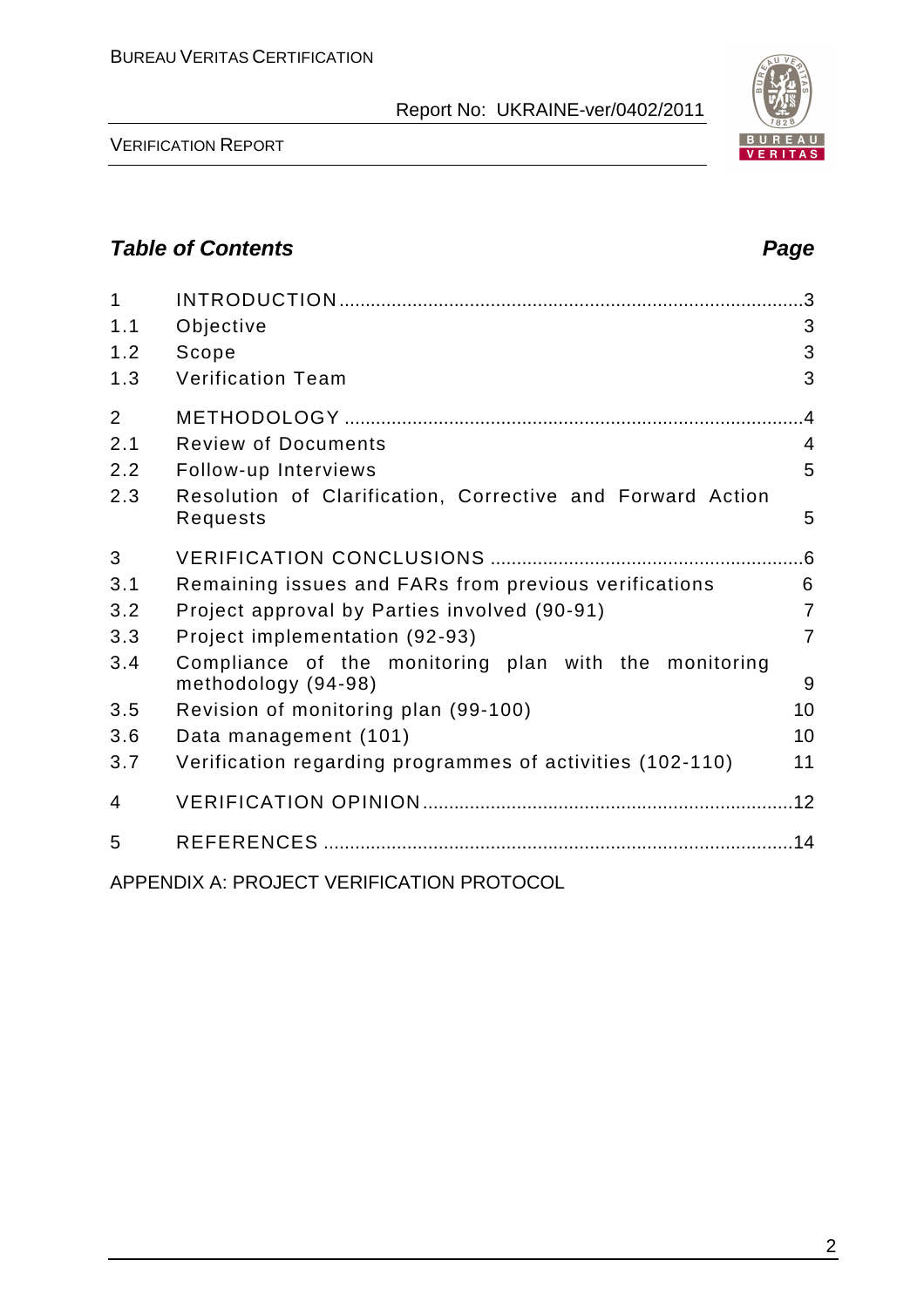

VERIFICATION REPORT

# **1 INTRODUCTION**

Institute for Environment and Energy Conservation Ltd has commissioned Bureau Veritas Certification to verify the emissions reductions of its JI project "Revamping and modernization of the Alchevsk Steel Mill, Ukraine" (hereafter called "the project") at Alchevsk, Lugansk region, Ukraine.

This report summarizes the findings of the verification of the project, performed on the basis of UNFCCC criteria, as well as criteria given to provide for consistent project operations, monitoring and reporting.

# **1.1 Objective**

Verification is the periodic independent review and ex post determination by the Accredited Independent Entity of the monitored reductions in GHG emissions during defined verification period.

The objective of verification can be divided in Initial Verification and Periodic Verification.

UNFCCC criteria refer to Article 6 of the Kyoto Protocol, the JI rules and modalities and the subsequent decisions by the JI Supervisory Committee, as well as the host country criteria.

# **1.2 Scope**

Verification scope is defined as an independent and objective review and ex post determination by the Independent Accredited Entity of the monitored reductions in GHG emissions. The verification is based on the submitted monitoring report and the determined project design document including the project's baseline study and monitoring plan and other relevant documents. The information in these documents is reviewed against Kyoto Protocol requirements, UNFCCC rules and associated interpretations.

The verification is not meant to provide any consulting towards the Client. However, stated requests for clarifications and/or corrective actions may provide input for improvement of the project monitoring towards reductions in the GHG emissions.

#### **1.3 Verification Team**

The verification team consists of the following personnel: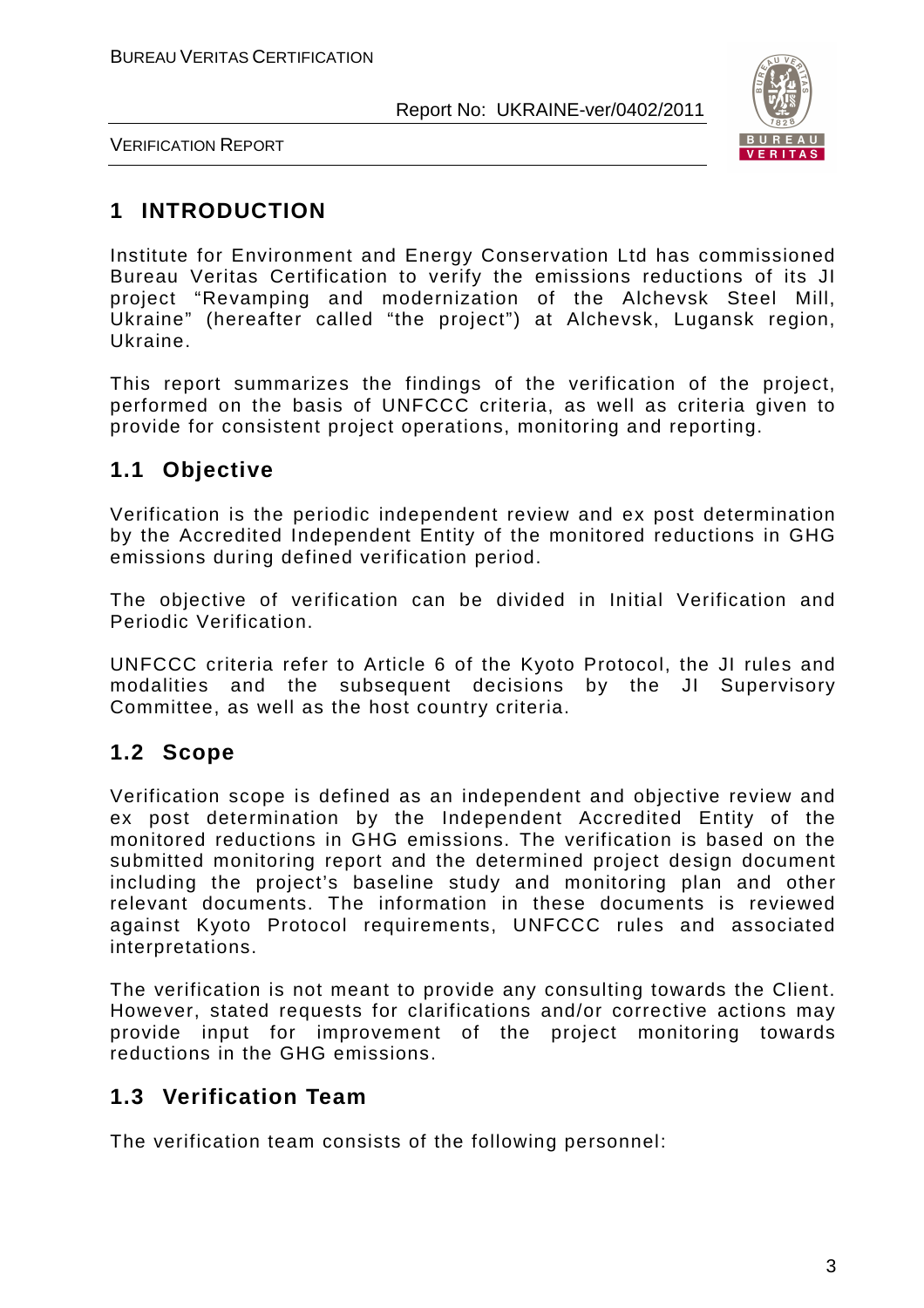

VERIFICATION REPORT

Oleg Skoblyk Bureau Veritas Certification Team Leader, Climate Change Lead Verifier

Olena Manziuk Bureau Veritas Certification Team member, Climate Change Verifier

This verification report was reviewed by:

Ivan Sokolov Bureau Veritas Certification, Internal Technical Reviewer

# **2 METHODOLOGY**

The overall verification, from Contract Review to Verification Report and Verification Opinion, was conducted using Bureau Veritas Certification internal procedures.

In order to ensure transparency, a verification protocol was customized for the project, according to the version 01 of the Joint Implementation Determination and Verification Manual, issued by the Joint Implementation Supervisory Committee at its 19 meeting on 04/12/2009. The protocol shows, in a transparent manner, criteria (requirements), means of verification and the results from verifying the identified criteria. The verification protocol serves the following purposes:

- It organizes, details and clarifies the requirements a JI project is expected to meet;
- It ensures a transparent verification process where the verifier will document how a particular requirement has been verified and the result of the verification.

The completed determination protocol is enclosed in Appendix A to this Verification Report.

#### **2.1 Review of Documents**

The Monitoring Report (MR) submitted by Institute for Environment and Energy Conservation Ltd and additional background documents related to the project design and baseline, i.e. country Law, Project Design Document (PDD), and/or Guidance on criteria for baseline setting and monitoring, Host party criteria, Kyoto Protocol, Clarifications on verification requirements to be checked by an Accredited Independent Entity were reviewed.

The verification findings presented in this report relate to the Monitoring Report version 1 dated 24/11/2011, Monitoring Report version 2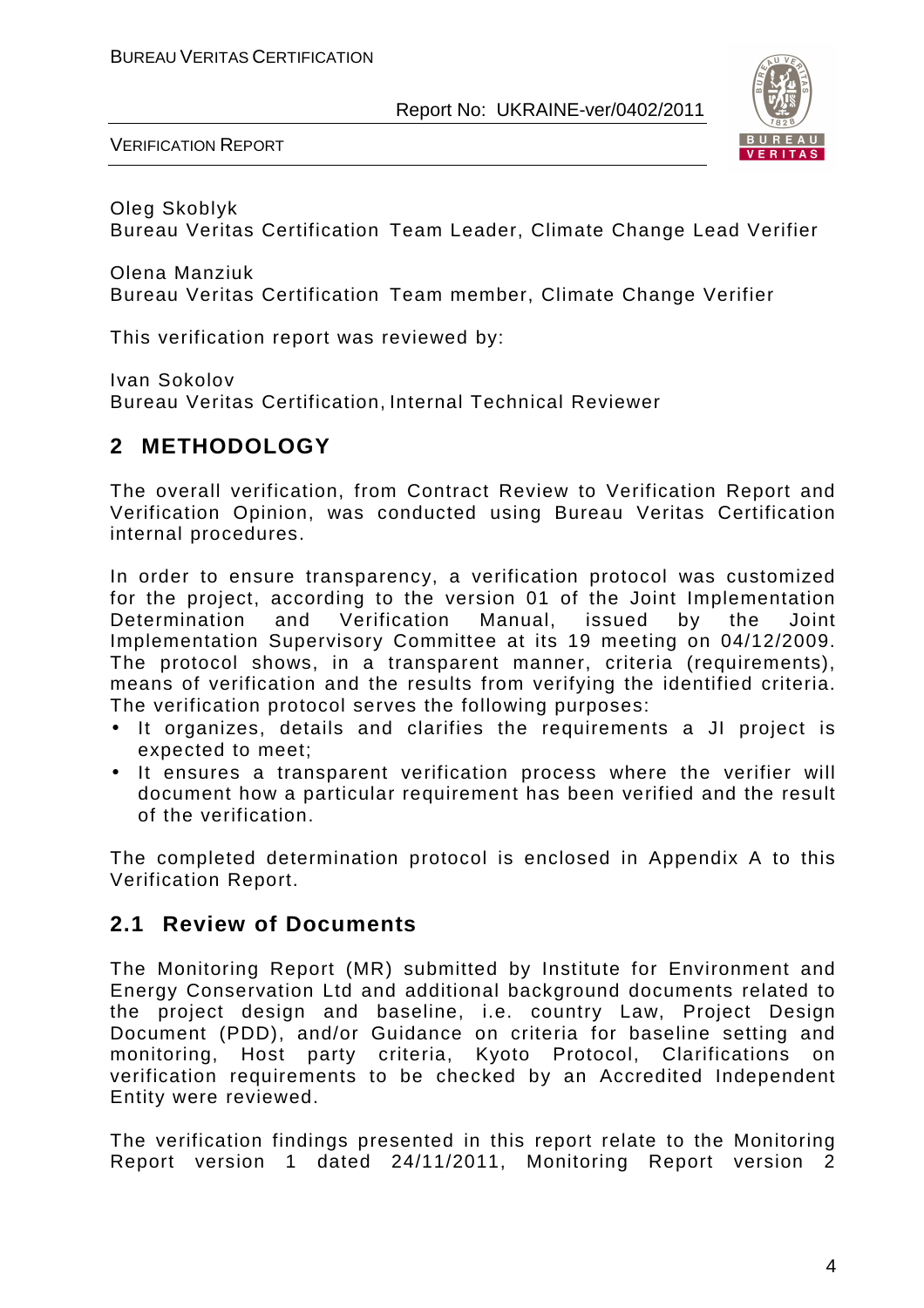

VERIFICATION REPORT

dated 10/01/2012, Monitoring Report version 3 dated 31/01/2012, and project as described in the determined PDD.

# **2.2 Follow-up Interviews**

On 21/12/2011 during site visit Bureau Veritas Certification performed interviews with project stakeholders to confirm selected information and to resolve issues identified in the document review. Representatives of Institute for Environment and Energy Conservation Ltd and PJSC "Alchevsk Iron and Steel Works" were interviewed (see documents Category 2 of section 5 References of this report). The main topics of the interviews are summarized in Table 1.

| <b>Interviewed</b><br>organization            | <b>Interview topics</b>                                          |
|-----------------------------------------------|------------------------------------------------------------------|
| PJSC "Alchevsk Iron                           | $\triangleright$ Organizational structure                        |
| and Steel Works"                              | $\triangleright$ Responsibilities and authorities                |
|                                               | Training of personnel<br>➤                                       |
|                                               | $\triangleright$ Quality management procedures and<br>technology |
|                                               | $\triangleright$ Implementation of equipment (records)           |
|                                               | $\triangleright$ Metering equipment control                      |
|                                               | $\triangleright$ Metering record keeping system, database        |
|                                               | $\triangleright$ Monitoring procedure                            |
| Institute for                                 | $\triangleright$ Baseline methodology                            |
| Environment and<br><b>Energy Conservation</b> | Monitoring plan<br>➤                                             |
| Ltd.                                          | $\triangleright$ Monitoring report                               |
|                                               | > Deviations from PDD                                            |
|                                               | <b>Emission reduction calculation</b><br>$\blacktriangleright$   |

**Table 1 Interview topics** 

### **2.3 Resolution of Clarification, Corrective and Forward Action Requests**

The objective of this phase of the verification is to raise the requests for corrective actions and clarification and any other outstanding issues that needed to be clarified for Bureau Veritas Certification positive conclusion on the GHG emission reduction calculation.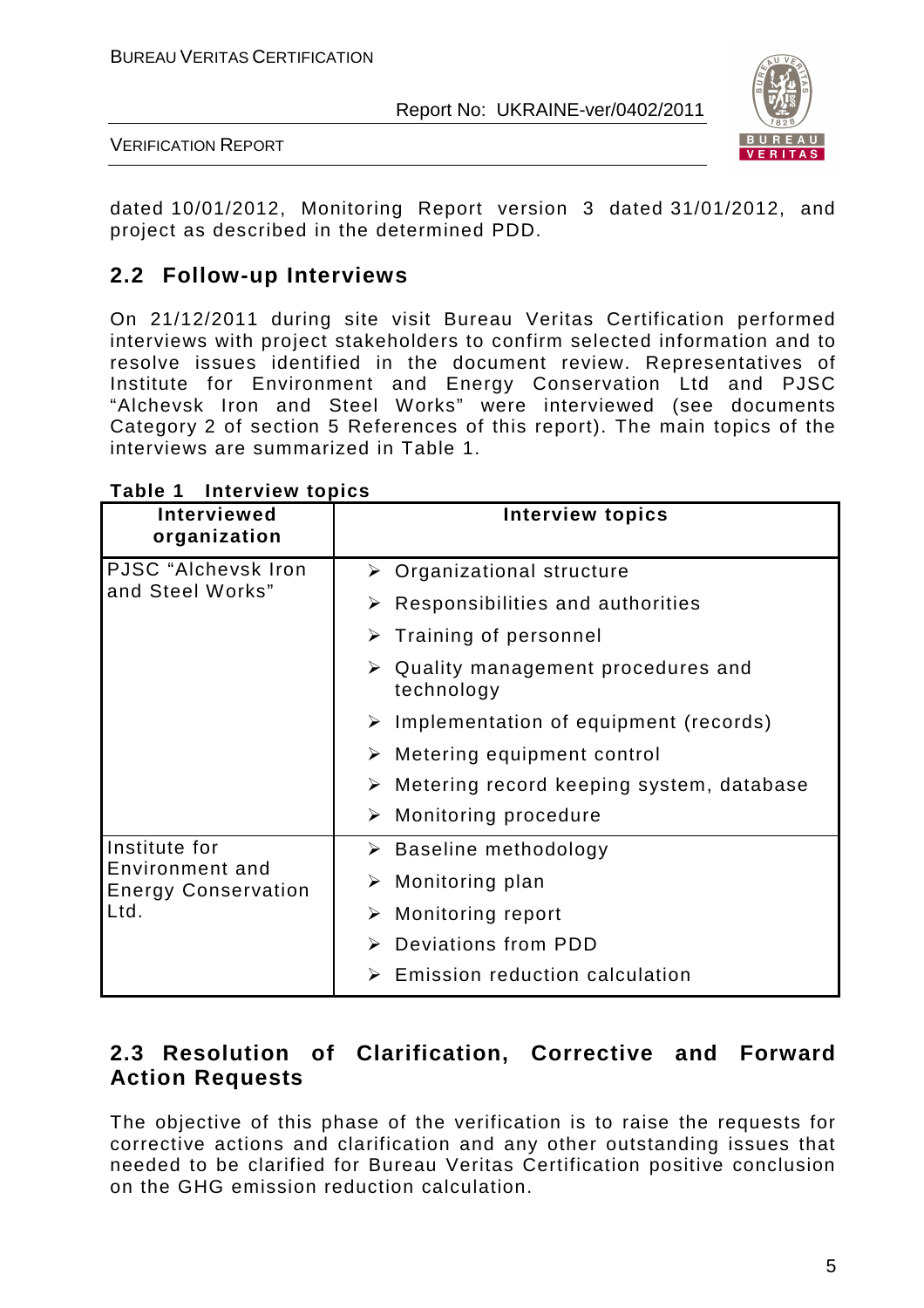

VERIFICATION REPORT

If the Verification Team, in assessing the monitoring report and supporting documents, identifies issues that need to be corrected, clarified or improved with regard to the monitoring requirements, it should raise these issues and inform the project participants of these issues in the form of:

(a) Corrective action request (CAR), requesting the project participants to correct a mistake that is not in accordance with the monitoring plan;

(b) Clarification request (CL), requesting the project participants to provide additional information for the Verification team to assess compliance with the monitoring plan;

(c) Forward action request (FAR), informing the project participants of an issue, relating to the monitoring that needs to be reviewed during the next verification period.

The Verification Team will make an objective assessment as to whether the actions taken by the project participants, if any, satisfactorily resolve the issues raised, if any, and should conclude its findings of the verification.

To guarantee the transparency of the verification process, the concerns raised are documented in more detail in the verification protocol in Appendix A.

#### **3 VERIFICATION CONCLUSIONS**

In the following sections, the conclusions of the verification are stated.

The findings from the desk review of the original monitoring documents and the findings from interviews during the follow up visit are described in the Verification Protocol in Appendix A.

The Clarification Requests, Corrective Action Requests and Forward Action Requests are stated, where applicable, in the following sections and are further documented in the Verification Protocol in Appendix A. The verification of the Project resulted in five Corrective Action Request, two Clarification Requests, and one Forward Action Request.

The number between brackets at the end of each section corresponds to the DVM paragraph.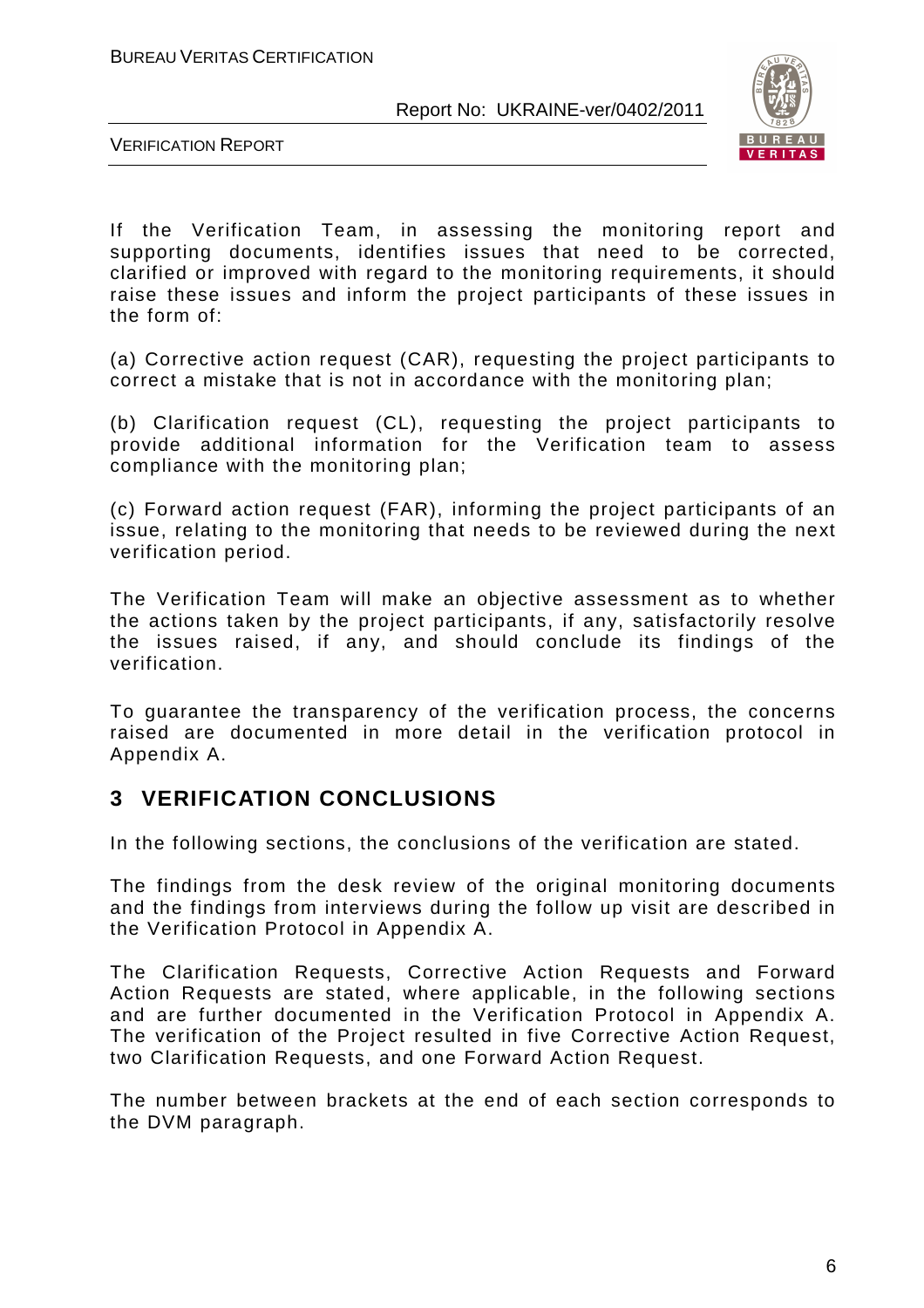

VERIFICATION REPORT

#### **3.1 Remaining issues and FARs from previous verifications**

Forward Action Request 01 (FAR01) was remaining issue from previous verification for the monitoring period 01/04/2011-30/06/2011 (the second quarter of 2011) at PJSC "AISW". FAR01 concerned the absence of documented evidence that require calibration of electricity supply measurement equipments of the JI project.

As a result, JI project participants and JI project developers designed the scheme of the calibration of electricity supply measurement equipments. The passports of electricity supply measurement equipments and certificates on calibration of the last ones were arranged and provided as documented evidences.

The procedure of calibration of electricity supply measurement equipments of the JI project at PJSC "AISW" was explained by the project participants on site. All provided documented evidences that confirm the calibration status of electricity supply measurement equipments were revised and found satisfactory. Hence, based on the interview that was performed during the site visit and provided documentations, the remaining issue (i.e. FAR01 from previous verification of the reporting monitoring period 01/04/2011-30/06/2011) is resolved and closed.

# **3.2 Project approval by Parties involved (90-91)**

Written project approval by Ukraine and the Netherlands has been issued by the DFP of each Party when submitting the first verification report to the secretariat for publication in accordance with paragraph 38 of the JI guidelines, at the latest. Letter of Approval #540/23/7 of National Environmental Investment Agency of Ukraine was dated from 29/07/2008. Approval of Voluntary participation in a Joint Implementation project of Ministry of Economical Affairs in the Netherlands was issued under #2007JI03 dated 15 of October 2007.

The above mentioned written approval is unconditional.

#### **3.3 Project implementation (92-93)**

The modernization program of Public Joint Stock Company "Alchevsk Iron and Steel Works" (PJSC "AISW"), which was started in 2004, pursues complex goals: implementation of energy efficient technologies to increase competitiveness of the plant, improvement of ecological impacts, and also expansion of market presence due to increase of manufacture capacity.

The realization of the technical revamping and modernization of the steel manufacturing process, which envisaged displacement old Open-Hearth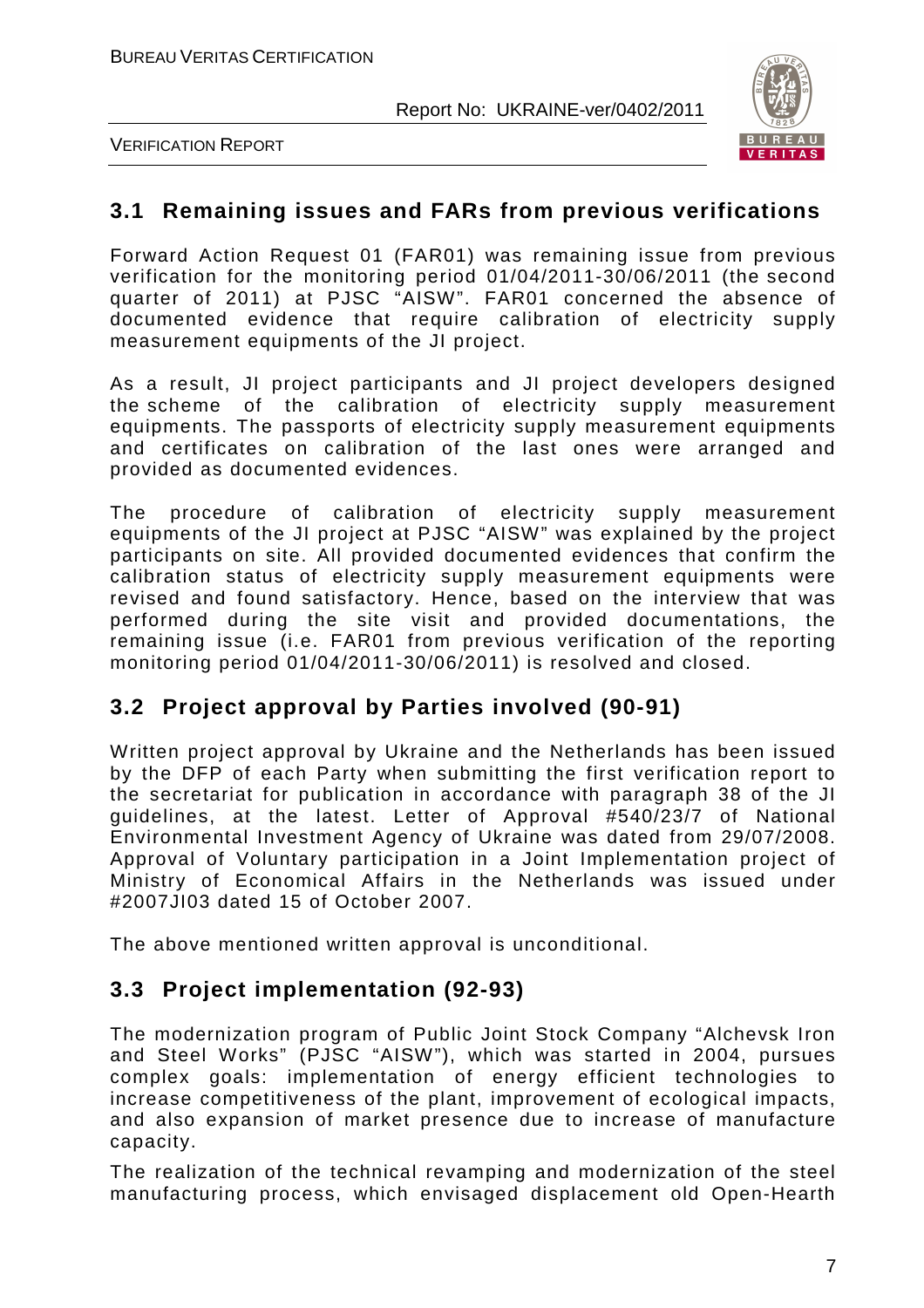

VERIFICATION REPORT

Furnaces (OHF's) by the complex of oxygen-converter shop with two new LD Converters, was the top priority task of the project. LD Converters are joined together into one cycle with two Slab Casters, with Ladle-Furnaces (LF) and Vacuumator (VD Plant), which together displaces the Blooming Mills. From the beginning it was envisaged that the project will be implemented as Joint Implementation (JI) project under the Kyoto protocol on climate change.

Phases #1 and #2 were implemented: Slab Caster #1 was implemented in August 2005 and Slab Caster # 2 – in March 2007.

The implementation of LD Converter #2 (Phase #3) was completed in January 2008 (it had to be finished in the third quarter of 2007). Such a delay was caused by the financial, technical and customs difficulties and also by the delay of equipment supply.

LD Converter #1 was implemented in September 2008 (completion of Phase #4). However then, in about a month, the operation of LD Converter #1 was suspended because of financial and economic crisis. LD Converter #1 was launched again in March 2009.

The reconstruction of Oxygen Plant #4 (Phase #5) was completed on  $30<sup>th</sup>$ of September 2005 (almost together with Slab Caster #1).

The installation of Oxygen Plant #7 (Phase #6) was completed on  $19<sup>th</sup>$  of March 2008 (according to the previous plan it should have been completed in the third quarter of 2007). The delay was caused by the same reasons (financial, technical and customs difficulties), which were mentioned for the Phase #3, because Oxygen Plant #7 supplies oxygen for LD Converter #2.

The installation of Oxygen Plant #8 (Phase #7) was completed on 10th of December 2009 (according to the previous plan it should have been completed in the third quarter of 2009). Such a delay was caused by a lack of money for balancing and commissioning of the facility, which was caused by global financial and economic crisis.

Thereby, the actual operation of the proposed project during the reporting period is operation of all basic units, mentioned in Phases of project implementation.

During reporting monitoring period the level of OHF steel and rolledformed slabs output (baseline slabs) was decreased. The main volume of slabs was manufactured at Slab Casters #1, 2. The productivity decrease in the baseline has caused the increase of constant FER consumption data (increase of specific FER per 1 ton of steel output). At the same time, the productivity increase in the project (at LD Converters and Slab Casters instead of OHF's) has caused the decrease of specific FER consumption data.

The emission reductions, examined in this monitoring report, were generated during the whole monitoring period. The monitoring was based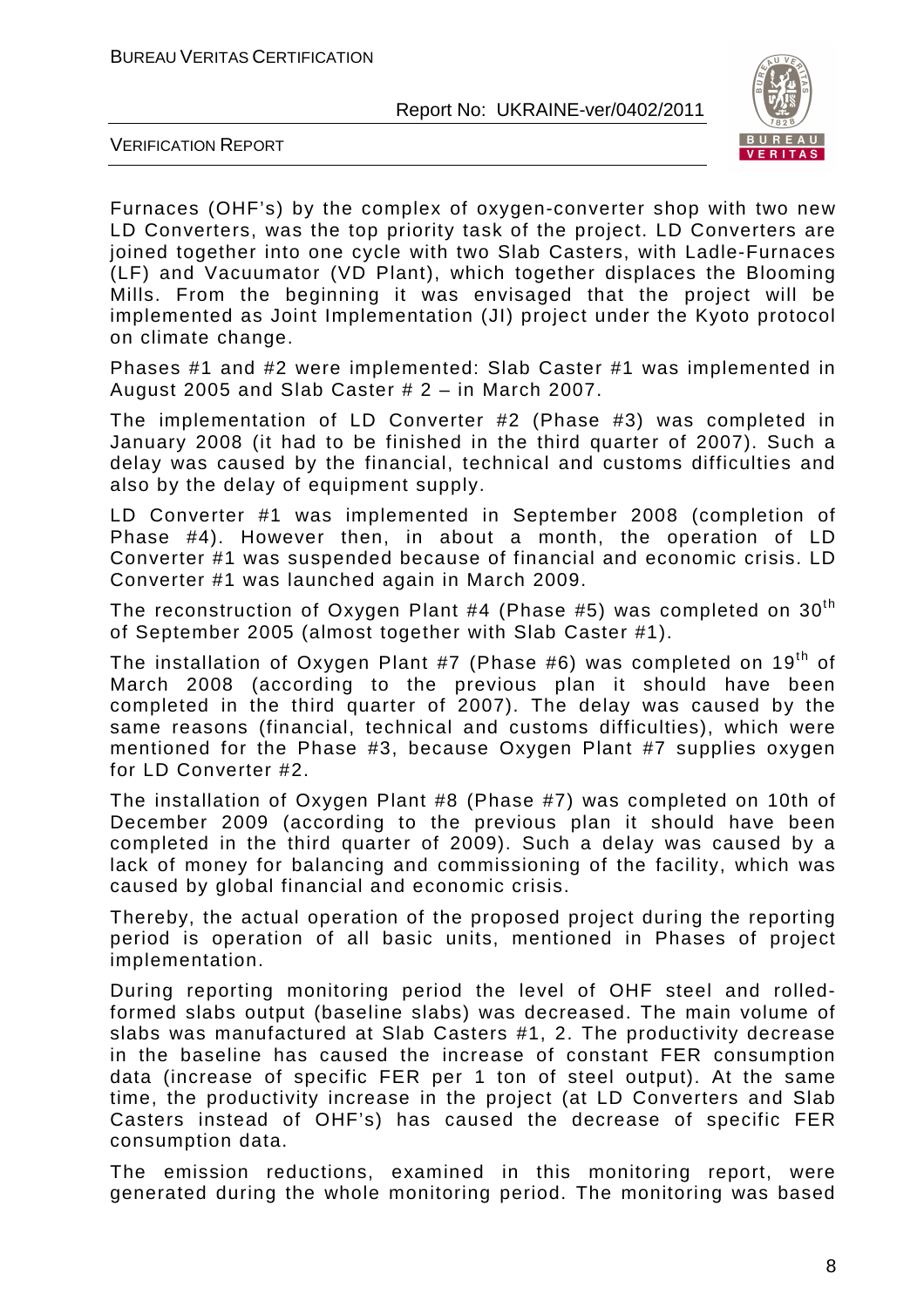

VERIFICATION REPORT

on actual data (mentioned in the reporting documents) of output production and FER consumption in project and in baseline scenarios as it is required by the Joint Implementation Project Design Document (PDD) and the revised monitoring plan that is determined in the verification report for the previous monitoring period, i.e.  $2^{nd}$  quarter 2011.

The identified areas of concern as to project implementation, project participants response and BV Certification's conclusion are described in Appendix A Table 2 (refer to CAR01).

#### **3.4 Compliance of the monitoring plan with the monitoring methodology (94-98)**

JI project monitoring occurred in accordance with the monitoring plan included in the registered PDD and revised monitoring plan that was finally determined in the verification report for the monitoring period 01/04/2011-30/06/2011.

For calculating the emission reductions, key factors, such as Total Steel Output (t), Total Pig Iron Input into Steel Making Process (t), Total Pig Iron Produced (t), Quantity of each fuel (fpi) used in making Pig Iron  $(m^3)$ , Electricity Consumed in producing Pig Iron (MWh), Quantity of each fuel (fio) used in Sintering  $(m^3)$ , Electricity Consumed in Sintering (MWh), Quantity of each fuel (fspi) used in steam production in Pig Iron Production (m<sup>3</sup>), Quantity of each fuel (ffp) used in furnace process (m<sup>3</sup>), Electricity Consumed in furnace process (MWh), Quantity of each fuel (fsp) used in steam production in furnace process  $(m^3)$ , Quantity of each fuel (fca) used in compressed air production in furnace process  $(m^3)$ , Electricity Consumed in making compressed air for the furnace process in steel making (MWh), Quantity of each fuel (fop) used in oxygen production (m<sup>3</sup>), Electricity Consumed in making oxygen (MWh), etc., influencing the baseline emissions and the activity level of the project and the emissions as well as risks associated with the project were taken into account, as appropriate.

Data sources used for calculating emission reductions are clearly identified, reliable and transparent. The calculations of GHG emission reduction are based on the real data of FER consumption both for baseline and project line, according to the methodology. All productivity fluctuations and, therefore, the GHG emission reductions are determined by the market and are not under control by project owner and project developer**.** 

According to the documents, actual level of GHG emission reductions within the project, which were received during the reporting period, is higher than it was expected.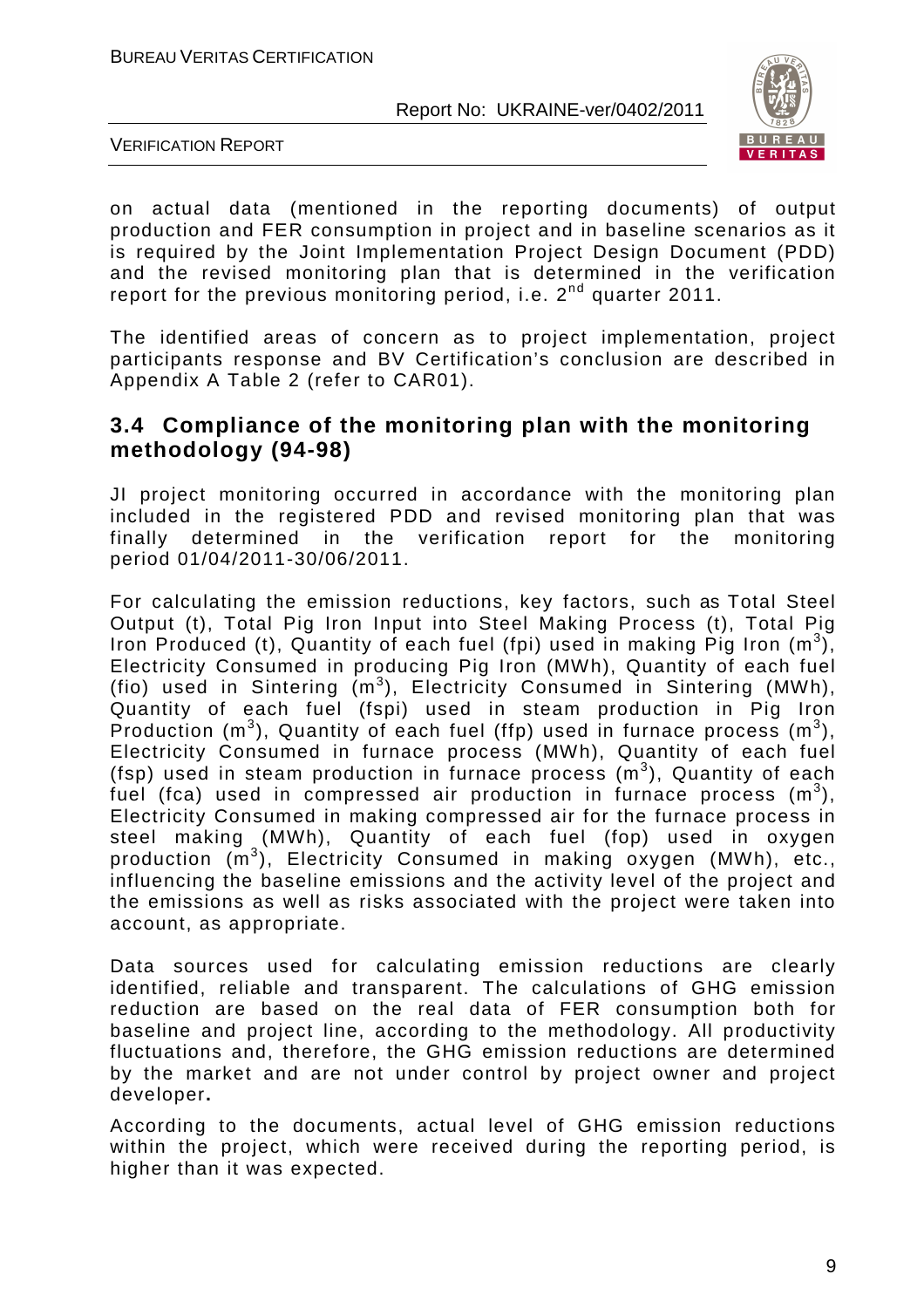

VERIFICATION REPORT

Emission factors, including default emission factors, are selected by carefully balancing accuracy and reasonableness, and appropriately justified of the choice. For instance, there is used carbon emission factor for electricity, approved by Order of the National Environmental Investment Agency of Ukraine #75 on approval of specific  $CO<sub>2</sub>$  emission factors in 2011 dated 12.05.2011.

According to PDD version 4, emission reductions during the third quarter of 2011 monitoring period were expected to be 234 121 t  $CO<sub>2</sub>$  equivalent. According to Monitoring Report emission reductions achieved are 309 132 t  $CO<sub>2</sub>$  equivalent. The difference in the emission reductions is explained as follows: the main reason is that the baseline of the project is developed based on the real steel manufacturing process as well as project line. Taking into account the implication of economy of scale and the fact that loading factor for baseline was much lower than for project line, the emission reductions were more sensitive to change of specific energy consumption per 1 t of slabs produced than actually envisaged in the PDD (please, for more details see response on CAR01 in the verification protocol of this report).

The calculation of emission reductions is based on conservative assumptions and the most plausible scenarios in a transparent manner.

The identified areas of concern as to monitoring plan, project participants response and BV Certification's conclusion are described in Appendix A Table 2 (refer to CAR01, CAR02 and CL01).

#### **3.5 Revision of monitoring plan (99-100)**

The Monitoring Plan was not revised while the current reporting period (i.e., third quarter of 2011). Thus, this section is not applicable.

#### **3.6 Data management (101)**

The data and their sources, provided in monitoring report, are clearly identified, reliable and transparent.

The implementation of data collection procedures is in accordance with the PDD and revised monitoring plan, including the quality control and quality assurance procedures. These procedures are mentioned in the section "References" of this report.

The function of the monitoring equipment, including its calibration status, is in order (refer to the documents in the section 5).

The evidence and records used for the monitoring are maintained in a traceable manner.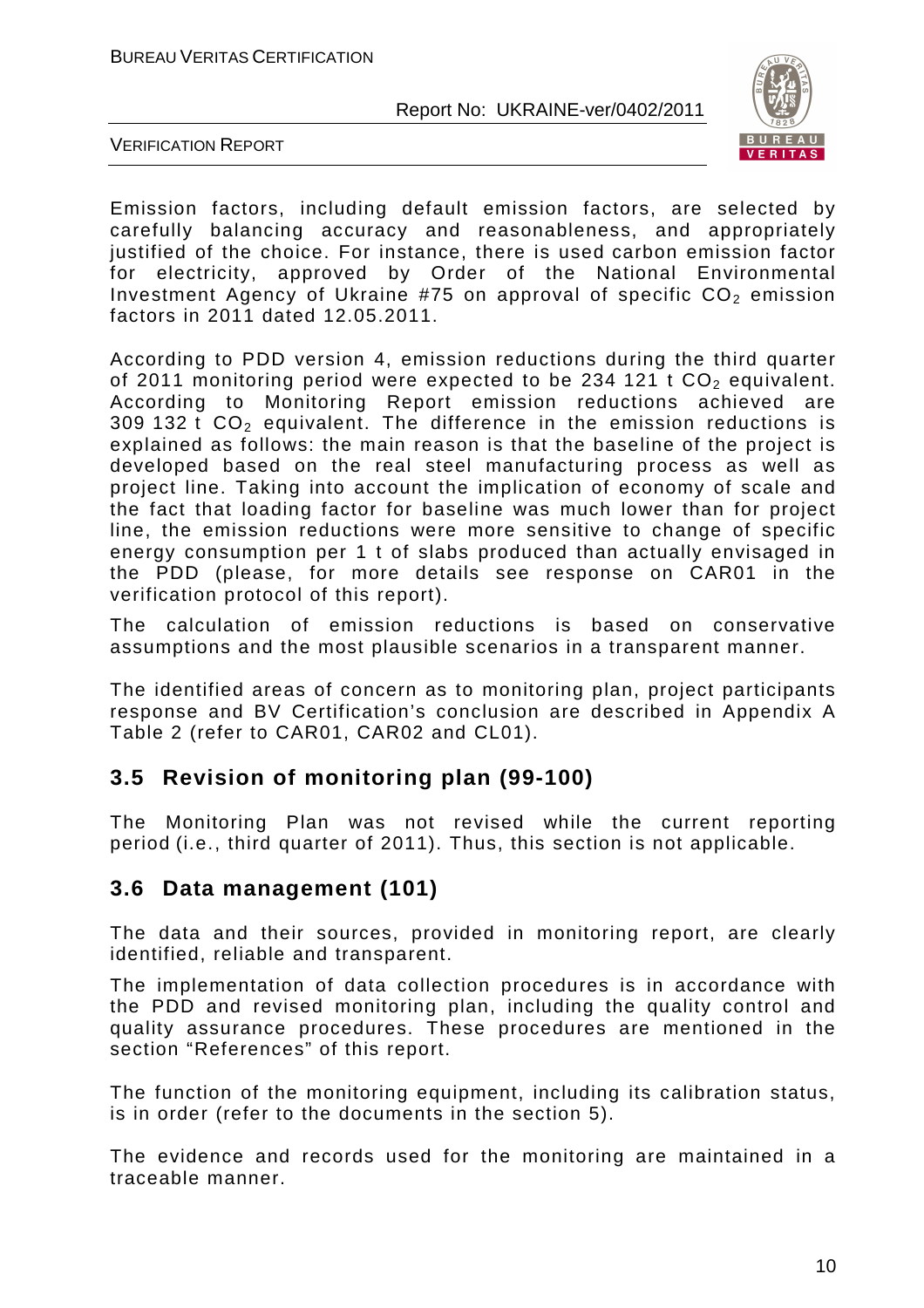

VERIFICATION REPORT

The data collection and management system for the project is in accordance with the PDD and revised monitoring plan. As a fact, the complete data is stored electronically and documented. The necessary procedures have been defined in internal procedures.

The Chief Metrological Specialist of the AISW is in charge for maintenance of the facilities and monitoring equipment as well as for their accuracy required by Regulation PP 229-Э-056-863/02-2005 of "Metrological services of the metallurgical mills" and by "Guiding Metrological Instructions". In case of defect, discovered in the monitoring equipment, the actions of the staff are determined in Guiding Metrological Instructions. The measurements are conducted constantly in automatic regime. Data are collected in the electronic AISW database and in printed documents. Also, data are systematized in the documents of the daily, monthly and annually registration. All those documents are saved in the planning-economic department.

The measurement results are being used by the Chief power-engineering specialist department, by the following services and technical staff of the Steel Mill. They are reflected in the technological instructions of production processes regime and also in the "Guiding Metrological Instructions" revised versions. The monitoring data reports and calculations are under the competence of the Chief power engineering specialist assistant in accordance to the interior orders of the Steel Mill.

The management of PJSC "AISW" has organized appropriate staff training to operate the project equipment. Thus, the trainings were conducted at the Ukrainian and foreign plants in order to operate Slab Casters and LD Converters. With the project equipment introduction the workers of PJSC "AISW" have the opportunity to update their working skills, stimulated by the permanent educational theoretical and practical courses at the Steel Plant. The documented evidences of the staff training performance were given additionally.

The identified areas of concern as to data management, project participants response and BV Certification's conclusion are described in Appendix A Table 2 (refer to CAR03, CAR04, CAR05, CL02, FAR01).

#### **3.7 Verification regarding programmes of activities (102- 110)**

Not applicable.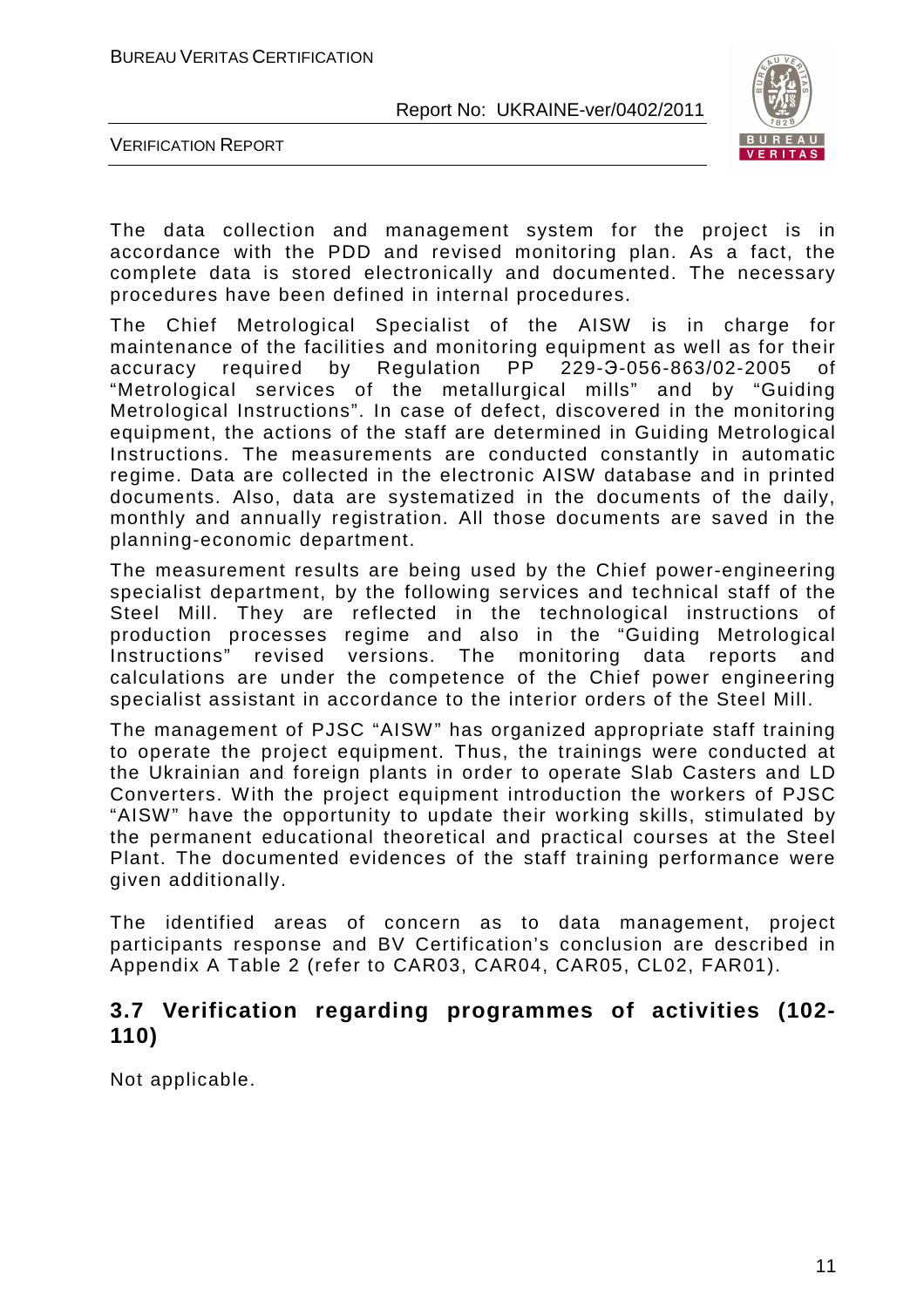

VERIFICATION REPORT

# **4 VERIFICATION OPINION**

Bureau Veritas Certification has performed periodic verification of the third quarter 2011 of the project "Revamping and modernization of the Alchevsk Steel Mill, Ukraine" in Alchevsk, Lugansk region, which developed JI specific approach. The verification was performed on the basis of UNFCCC criteria and host country criteria and also on the criteria given to provide for consistent project operations, monitoring and reporting.

The verification consisted of the following three phases: i) desk review of the monitoring report against the project design document and monitoring plan; ii) follow-up interviews with project stakeholders; iii) resolution of outstanding issues and the issuance of the final verification report and opinion.

The management of Institute for Environment and Energy Conservation Ltd is responsible for the preparation of the GHG emissions data and the reported GHG emissions reductions of the project on the basis set out within the project Monitoring Plan indicated in the final PDD version 04 dated 30/03/2008 and revised Monitoring Plan. The development and maintenance of records and reporting procedures in accordance with that plan, including the calculation and determination of GHG emission reductions from the project, is the responsibility of the management of the project.

Bureau Veritas Certification verified the Project Monitoring Report version 3 dated 31/01/2012 for the reporting period as indicated below. Bureau Veritas Certification confirms that the project is implemented as planned and described in approved project design documents. Installed equipment being essential for generating emission reduction runs reliably and is calibrated appropriately (see category 2 Documents of the section 5 in this verification report). The monitoring system is in place and the project is generating GHG emission reductions.

Bureau Veritas Certification can confirm that the GHG emission reduction is accurately calculated and is free of material errors, omissions, or misstatements. Our opinion relates to the project's GHG emissions and resulting GHG emissions reductions reported and related to the approved project baseline and monitoring, and its associated documents. Based on the information we have seen and evaluated, we confirm, with a reasonable level of assurance, the following statement: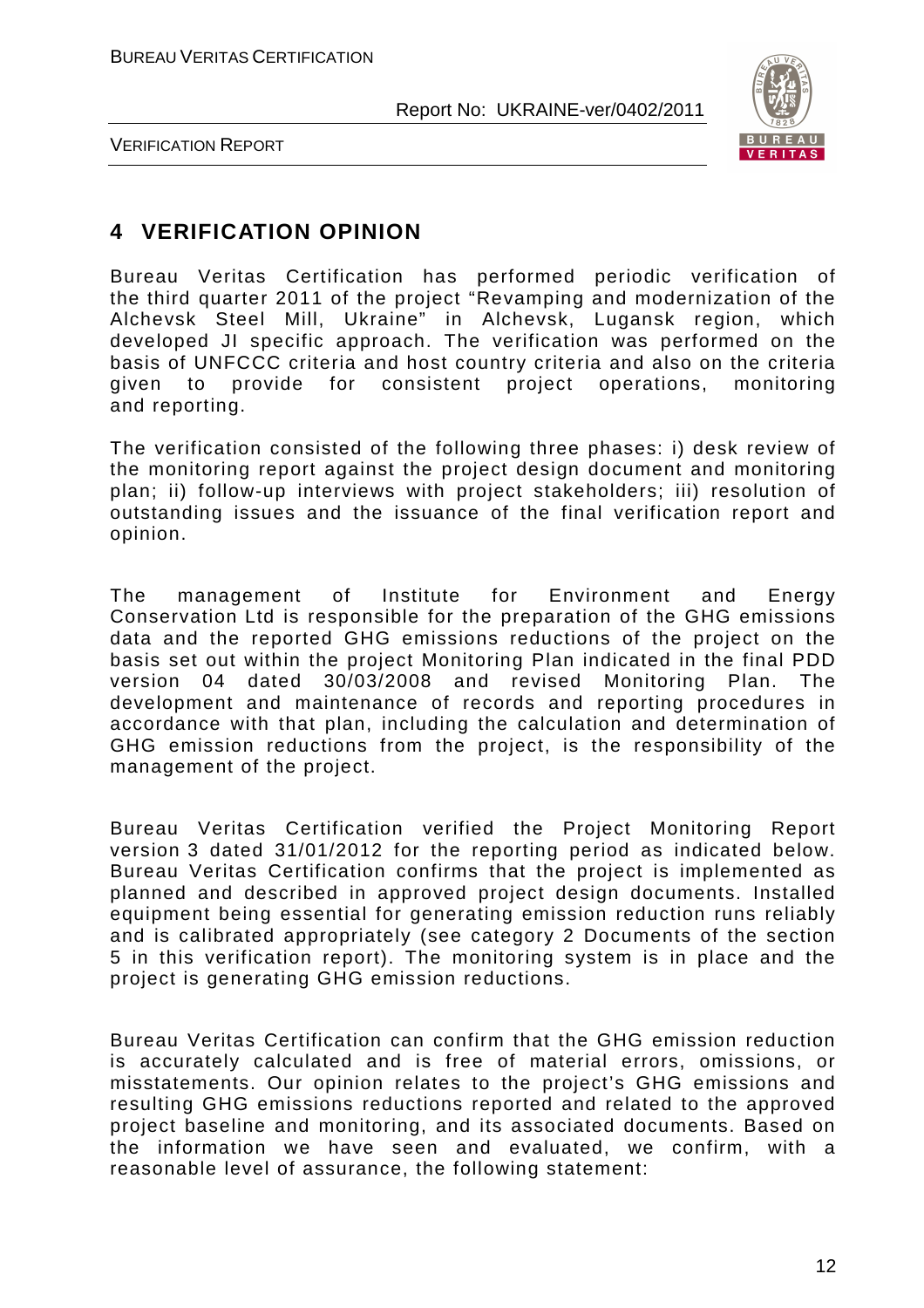

VERIFICATION REPORT

| Reporting period: From 01/07/2011 to 30/09/2011 |                                                |
|-------------------------------------------------|------------------------------------------------|
| <b>Baseline emissions</b>                       | : 2 269 146 tonnes of $CO2$ equivalent         |
| Project emissions                               | : 1 960 014 tonnes of $CO2$ equivalent         |
| <b>Emission Reductions</b>                      |                                                |
| $(3rd$ quarter 2011)                            | : 309 132 tonnes of CO <sub>2</sub> equivalent |

Emission reductions, project emissions and baseline emissions which are stated below are rounded by monitoring report developers to the whole figure (1t) and are based on calculations which are demonstrated in excel file attached to the monitoring report.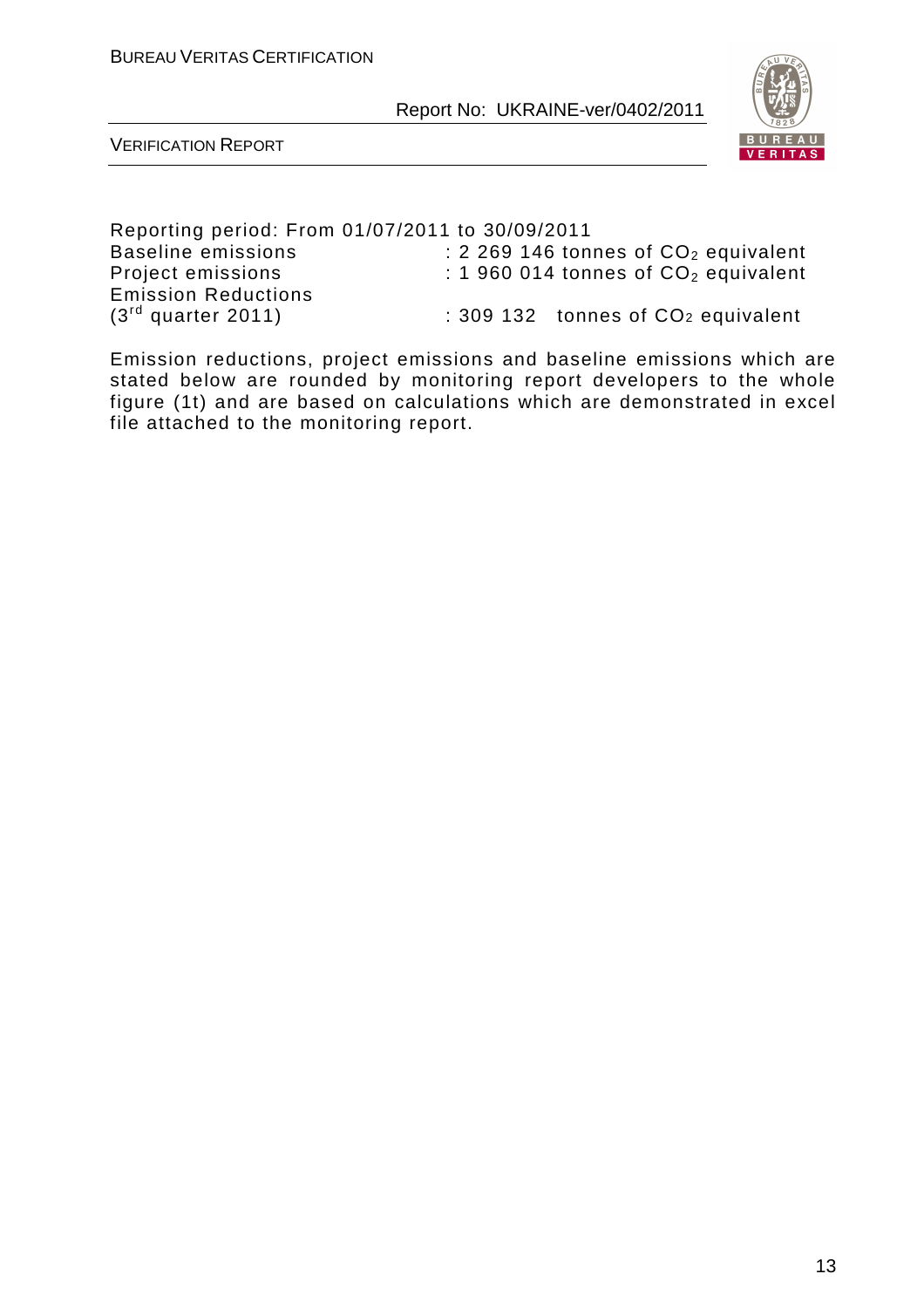

VERIFICATION REPORT

### **5 REFERENCES**

#### **Category 1 Documents:**

Documents provided by Institute for Environmental and Energy Conservation Ltd that relate directly to the GHG components of the project.

- /1/ Project Design Document of JI project "Revamping and modernization of the Alchevsk Steel Mill, Ukraine" version 04 dated 30 of March 2008;
- /2/ Monitoring report for the third quarter 2011 of the JI project "Revamping and modernization of the Alchevsk Steel Mill, Ukraine", JI Registration Number UA 1000022, version 1 dated 24/11/2011;
- /3/ Monitoring report for the third quarter 2011 of the JI project "Revamping and modernization of the Alchevsk Steel Mill, Ukraine", JI Registration Number UA 1000022, version 2 dated 10/01/2012;
- /4/ Monitoring report for the third quarter 2011 of the JI project "Revamping and modernization of the Alchevsk Steel Mill, Ukraine", JI Registration Number UA 1000022, version 3 dated 31/01/2012;
- /5/ 2nd quarter of 2011 verification performed by BVCH, report No. UKRAINE-ver/0321/2011 dated 29/09/2011;
- /6/ Letter of Approval of National Environmental Investment Agency of Ukraine, № 540/23/7 from 29/07/2008;
- $\frac{77}{10}$  Approval of Voluntary participation in a Joint Implementation project of Ministry of Economical Affairs in Netherlands №2007JI03, dated 15 of October 2007.

#### **Category 2 Documents:**

Background documents related to the design and/or methodologies employed in the design or other reference documents.

- /1/ Information about measuring equipment that was used during monitoring of industrial emissions at "Alchevsk Iron and Steel Works"
- /2/ Passport dated 19/09/2011 on active energy meter of type САЗУ-И670м, serial # 144256
- /3/ Passport dated 28/09/2011 on gas meters of type Диск, serial # 52206 (first meter) and type Сафир, serial # 09942204 (second meter) (last calibration date – 28/09/2011)
- /4/ Passport dated 22/03/2011 on gas meter of type Сафир, serial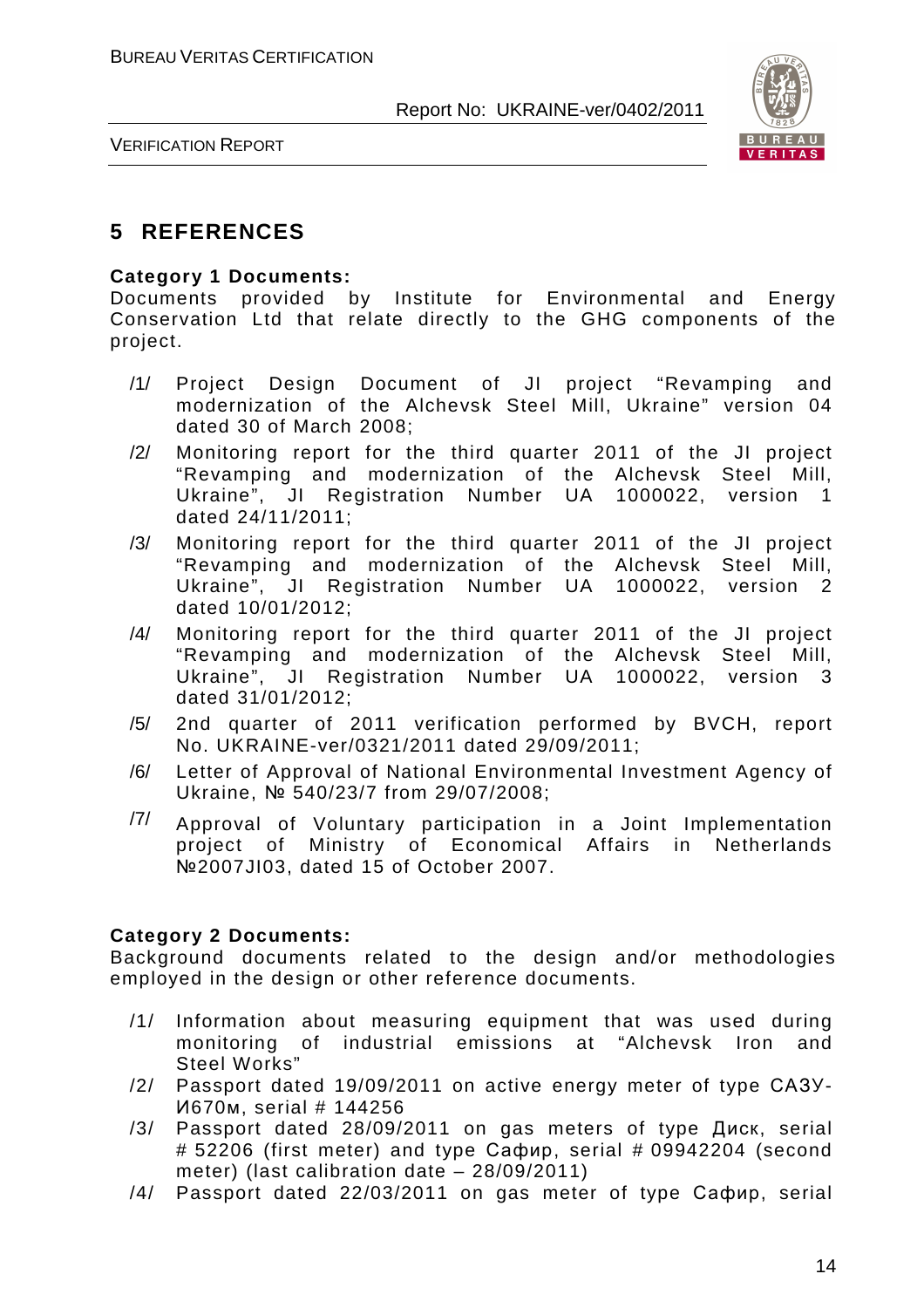

VERIFICATION REPORT

# 02320193 (last calibration date – 22/03/2011)

- /5/ Passport dated 02/2009 on pressure meter of type Сафир, serial # 023201193, on pressure meter of type Метран, serial # 304879 and on temperature meter of type ТСМ100М (last calibration date – 05/09/2011)
- /6/ Protocol # 673 dated 20/09/2011 on meeting of qualifications commission
- /7/ Protocol # 672 dated 20/09/2011 on meeting of qualifications commission
- /8/ Seminar programme for lead workers and specialists of plant structural subdivisions. The topic of the seminar is: "Quality management system"
- /9/ Application on staff education for 2012. Quality department
- /10/ Interview list dated 23/09/2011. Subdivision–quality training department
- /11/ Programme of the audit dated 23/09/2011
- /12/ Protocol of the audit. Object of the audit: Shop of gas and powergenerating equipment service.
- /13/ Protocol of the audit. Object of the audit: Thermal power station
- /14/ Protocol of the audit. Object of the audit: Railway shop # 2
- /15/ Protocol of the audit. Object of the audit: Department of institutional military guard.
- /16/ Protocol of the audit. Object of the audit: Foundry-mechanic shop
- /17/ Protocol of the audit. Object of the audit: Railway shop # 1
- /18/ Protocol of the audit. Object of the audit: Technical control department
- /19/ Fuel consumption on production of certain types of goods and works for third quarter of 2011
- /20/ Energy consumption on production of certain types of goods
- /21/ Circular diagram of natural gas consumption for 07/09/2011 (blastfurnace  $# 5)$
- /22/ Circular diagram of natural gas consumption for 14/08/2011
- /23/ Circular diagram of overall gas consumption for 24/09/2011 (blastfurnace # 1)
- /24/ Circular diagram of natural gas consumption for 30/07/2011
- /25/ Circular diagram of overall gas consumption for 24/09/2011 (blastfurnace # 2)
- /26/ Circular diagram of overall gas consumption for 24/09/2011 (blastfurnace  $# 4)$
- /27/ Circular diagram of overall gas consumption for 05/08/2011 (blastfurnace  $# 4)$
- /28/ Circular diagram of overall gas consumption for 05/08/2011 (blastfurnace # 3)
- /29/ Circular diagram of overall gas consumption for 05/08/2011 (blastfurnace # 2)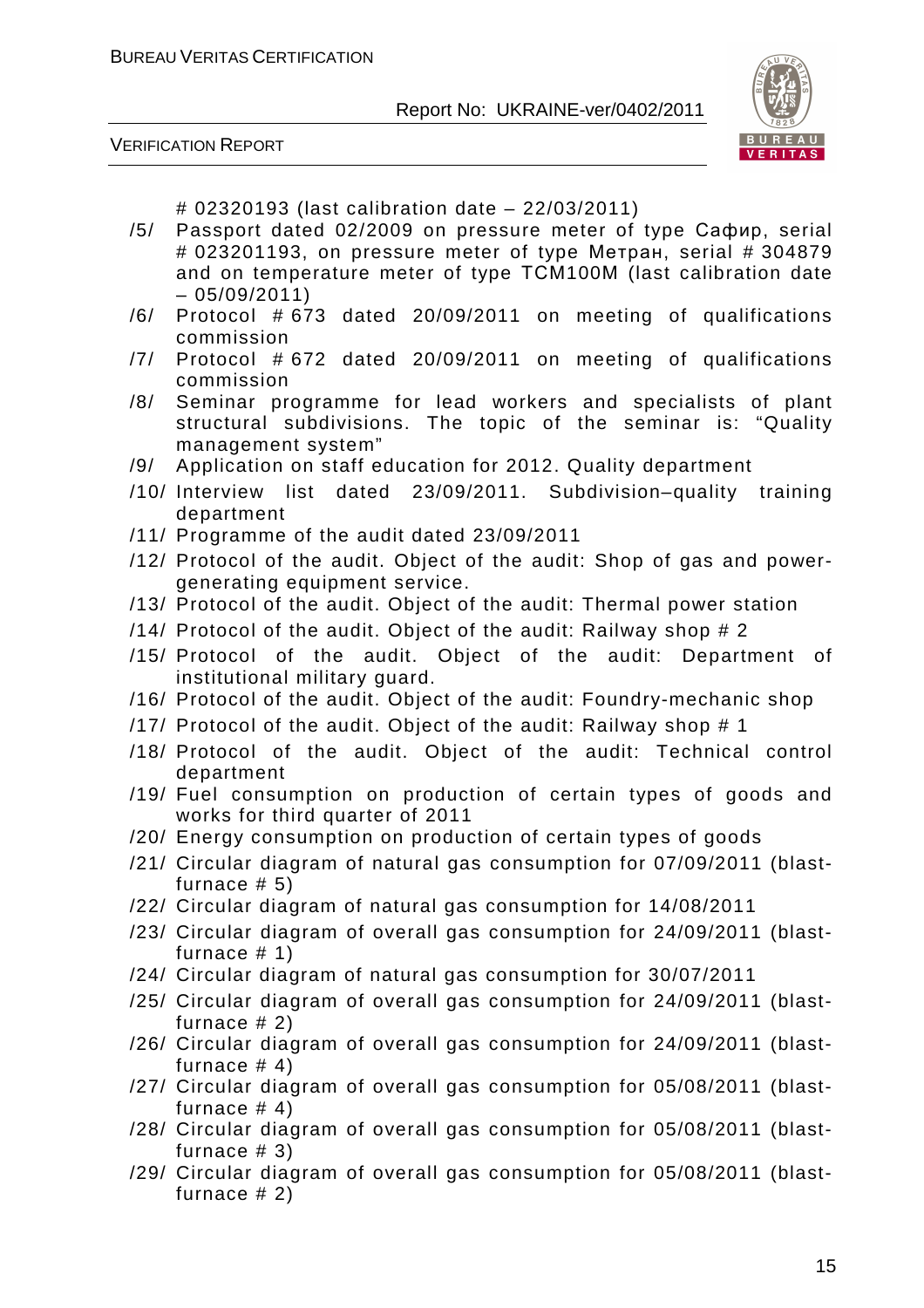

VERIFICATION REPORT

- /30/ Circular diagram of overall gas consumption for 05/08/2011 (blastfurnace # 1)
- /31/ Statement of electric networks balance belonging division and operational partners responsibilities
- /32/ Appendix # 6 dated 30/12/2002 to "Statement of electric networks balance belonging division and operational partners responsibilities"
- /33/ Attestation certificate # 06544-5-1-157-ВЛ dated 09/11/2009
- /34/ Appendix to attestation certificate # 06544-5-1-157-ВЛ dated 09/11/2009
- /35/ Attestation certificate # 06544-5-3-12-КЛ dated 11/05/2011
- /36/ Appendix to attestation certificate # 06544-5-3-12-КЛ dated 11/05/2011
- /37/ Actual calculation for July, August, September 2011
- /38/ Passport on track scales type 250В-250, serial # 1 (last calibration date  $-14/12/2011$
- /39/ Report on air protection for third quarter of 2011
- /40/ Passport on gas meters of type Метран, serial # 000225 (first meter) and type Диск, serial # 10334 (second meter), last calibration date – 23/08/2010
- /41/ Passport on gas meters of type Диск-250, serial # 10334 (first meter) and type Метран, serial # 000225 (second meter), last calibration date – 05/08/2010
- /42/ Passport on gas meters of type Метран, serial # 295315 (first meter) and type Диск-250, serial # 93041 (second meter), last calibration date – 21/04/2010
- /43/ Passport on gas meters of type Диск-250, serial # 93041 (first meter) and type Метран, serial # 295315 (second meter), last calibration date – 07/06/2011
- /44/ Passport on gas meters of type Метран, serial # 295314 (first meter) and type Диск-250, serial # 93038 (second meter), last calibration date – 16/11/2010
- /45/ Passport on gas meters of type Диск-250, serial # 93038 (first meter) and type Метран, serial # 295314 (second meter), last calibration date – 16/11/2010
- /46/ Passport dated 19/09/2011 on active energy meter type САЗУ-И681, serial # 224606
- /47/ Passport dated 16/09/2011 on active energy meter type САЗУ-И670м, serial # 492796
- /48/ Passport of the electricity meter, ser. # 669248. Calibration date of the meter is I quarter of 2011 (# 14)
- /49/ Passport of the electricity meter, ser. # 084840. Calibration date of the meter is 16.01.2011 (# 15)
- /50/ Passport of the electricity meter, ser. # 845858. Calibration date of the meter is IV quarter of 2010 (# 21)
- /51/ Passport of the electricity meter, ser. # 492796. Calibration date of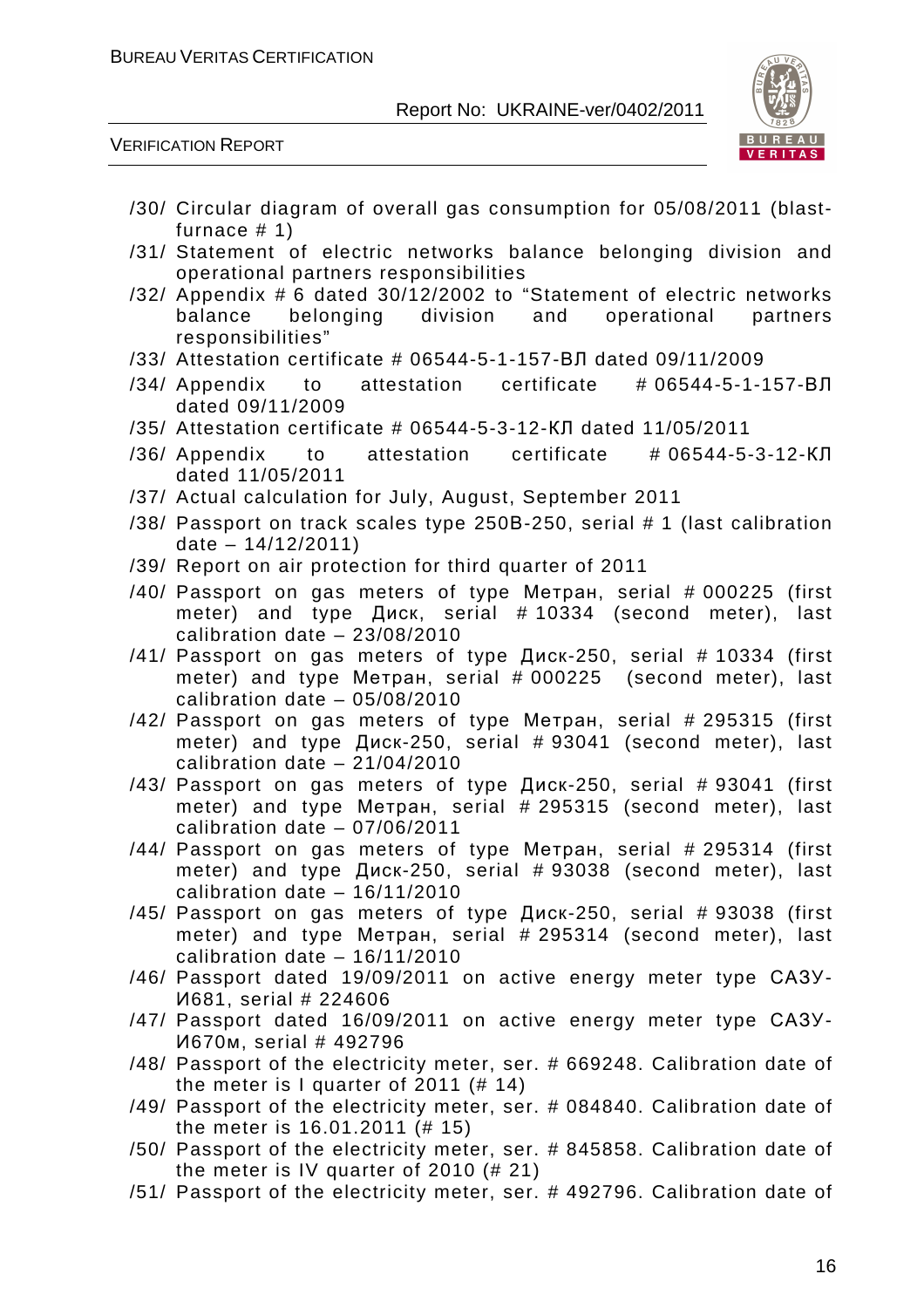

VERIFICATION REPORT

the meter is I quarter of 2011 (# 9)

- /52/ Passport of the electricity meter, ser. # 222604. Calibration date of the meter is IV quarter of 2010 (substation 1-b, # 1)
- /53/ Passport of the electricity meter, ser. # 604782. Calibration date of the meter is I quarter of 2011 (substation 1-a, # 4)
- /54/ Passport of the electricity meter, ser. # 366657. Calibration date of the meter is IV quarter of 2010 (substation 1-b, # 4)
- /55/ Passport of the electricity meter, ser. # 023867. Calibration date of the meter is IV quarter of 2010 (substation 1, # 8)
- /56/ Passport of the electricity meter, ser. # 208209. Calibration date of the meter is III quarter of 2011 (substation 1, # 13)
- /57/ Passport of the electricity meter, ser. # 115623. Calibration date of the meter is II quarter of 2009 (substation 9, # 25)
- /58/ Passport of the electricity meter, ser. # 017423. Calibration date of the meter is I quarter of 2011 (substation "Metallurgical", # 25)
- /59/ Passport of the electricity meter, ser. # 283537. Calibration date of the meter is II quarter of 2010 (substation "Metallurgical", # 35)
- /60/ Order # 95 dated 01/02/2012 "On assigning the personnel responsible for JI projects monitoring in the framework of Kyoto Protocol, and on the terms of monitoring data storage"
- /61/ Aggregate logbook of substation # 9
- /62/ Aggregate logbook of the substation # 1. Started from 07/08/2009
- /63/ Logbook of the substation # 1-a. Started from 20/03/2001
- /64/ Aggregate logbook of completed distributing device of 6 quarter of I tires section (the substation "Metallurgical")
- /65/ Aggregate logbook of completed distributing device of 6 quarter of II tires section (the substation "Metallurgical")

#### **Persons interviewed:**

List persons interviewed during the verification or persons that contributed with other information that are not included in the documents listed above.

- /1/ Georgii Bremze deputy chief engineer at PJSC "AISW";
- /2/ Viacheslav Mosolov deputy chief of capital construction administration at PJSC "AISW";
- /3/ Pavlo Sydorov chief metrologist, head of control measurement equipments and apparatus shop at PJSC "AISW";
- /4/ L. Iaroshenko engineer on metrology of central weighting economy;
- /5/ O. Tymoshenko deputy head of the shop of weighted economy and technologies;
- /6/ V. Merzhyevska deputy chief power engineer of capital construction administration at PJSC "AISW";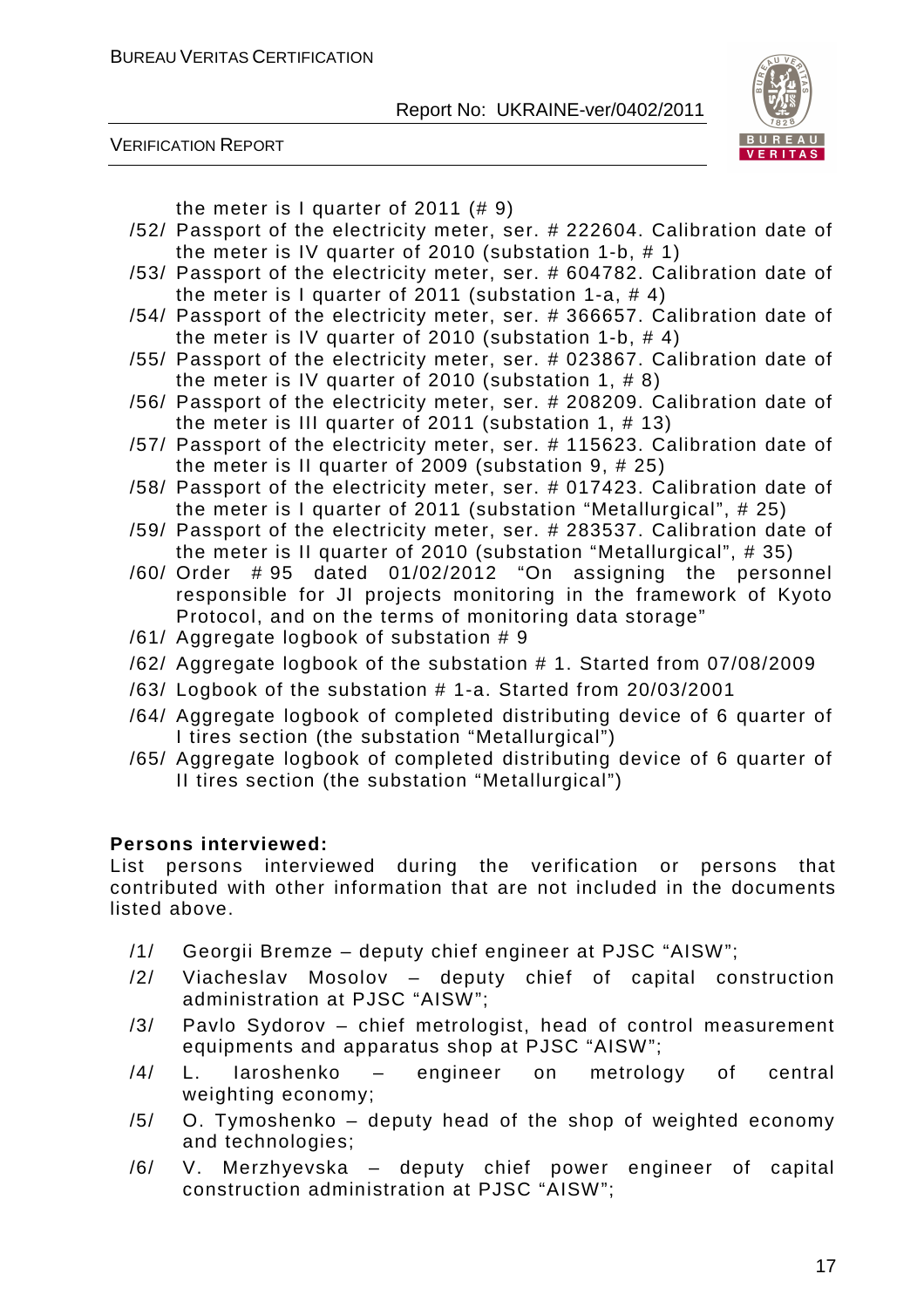

VERIFICATION REPORT

- /7/ O. Stepanenko chief of training department at PJSC "AISW";
- /8/ M. Krasnonos chief of environmental protection department at PJSC "AISW";
- /9/ T. Zaporozhets metrology engineer of control measurement equipments and apparatus shop at PJSC "AISW";
- /10/ Olena Kaiuda chief of team of electricity and technical laboratory at PJSC "AISW";
- /11/ Iuliia Babich specialist of foreign economic activity department of the Institute for Environmental and Energy Conservation Ltd.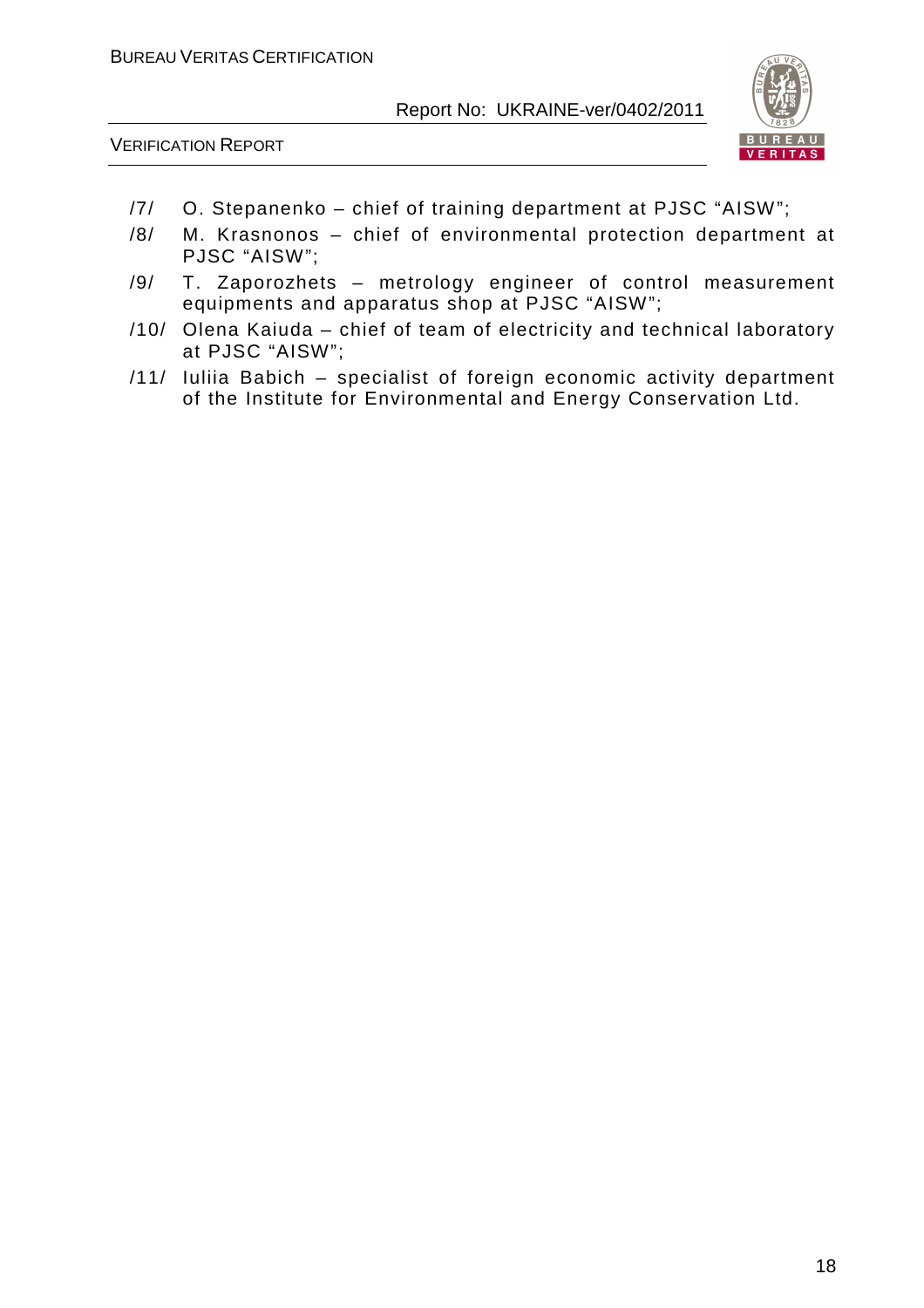

VERIFICATION REPORT

# APPENDIX A: PROJECT VERIFICATION PROTOCOL

#### **Table 1 Check list for verification, according to the JOINT IMPLEMENTATION DETERMINATION AND VERIFICATION MANUAL (Version 01)**

| <b>DVM</b><br>Paragr | <b>Check Item</b>                                                                                                                                                                                                      | Initial finding                                                                                                                                                                                                                                                      | <b>Draft</b><br><b>Conclusi</b> | <b>Final</b><br><b>Conclusi</b> |
|----------------------|------------------------------------------------------------------------------------------------------------------------------------------------------------------------------------------------------------------------|----------------------------------------------------------------------------------------------------------------------------------------------------------------------------------------------------------------------------------------------------------------------|---------------------------------|---------------------------------|
| aph                  |                                                                                                                                                                                                                        |                                                                                                                                                                                                                                                                      | on                              | on                              |
|                      | <b>Project approvals by Parties involved</b>                                                                                                                                                                           |                                                                                                                                                                                                                                                                      |                                 |                                 |
| 90                   | host Party, issued a written<br>project approval when submitting<br>the first verification report to the $ $<br>secretariat for publication in<br>accordance with paragraph 38 of<br>the JI guidelines, at the latest? | Has the DFPs of at least one LoAs from both Parties involved in the<br>Party involved, other than the project have been issued by the respective<br>NFPs. Ukraine is the host Party and the<br>Netherlands is other Party that issued a<br>written project approval. | OK.                             | <b>OK</b>                       |
| 91                   | approvals by Parties involved involved are unconditional<br>unconditional?                                                                                                                                             | Are all the written project The written project approvals by Parties<br>as<br>they<br>explicitly state the name of the legal entity<br>involved in the JI project.                                                                                                   | <b>OK</b>                       | <b>OK</b>                       |
|                      | <b>Project implementation</b>                                                                                                                                                                                          |                                                                                                                                                                                                                                                                      |                                 |                                 |
| 92                   | Has<br>the<br>project<br>implemented in accordance with $ $ realized according to<br>the PDD regarding which the implementation schedule.<br>final and is so listed on the determined PDD.<br>UNFCCC JI website?       | been Implementation of the project activity is<br>the<br>project<br>determination has been deemed There are no deviations or revisions to the                                                                                                                        | <b>OK</b>                       | <b>OK</b>                       |
| 93                   |                                                                                                                                                                                                                        | What is the status of operation of   According to the PDD, there are seven                                                                                                                                                                                           |                                 | <b>OK</b>                       |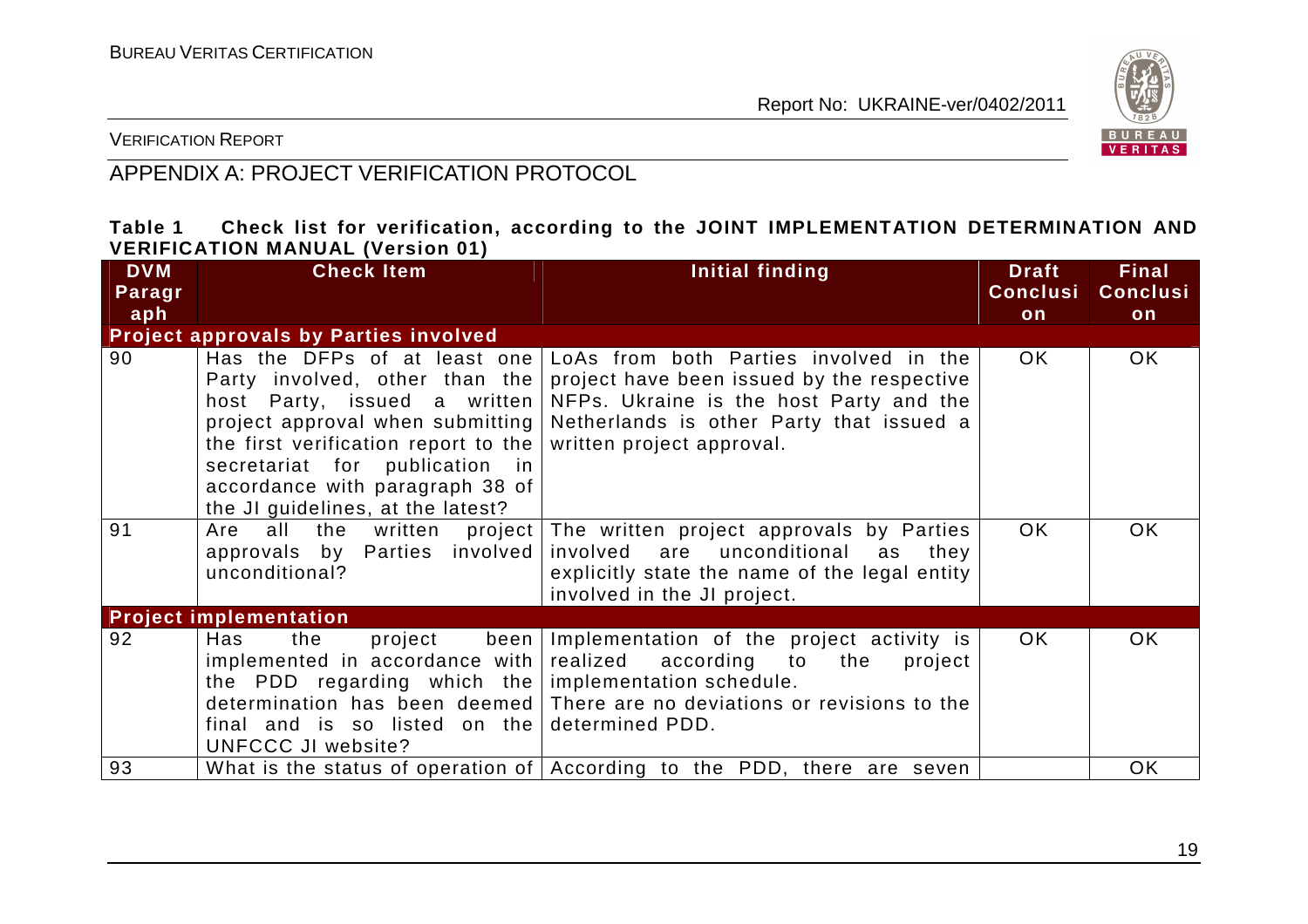VERIFICATION REPORT



| <b>DVM</b><br>Paragr<br>aph | <b>Check Item</b>                            | Initial finding                                                                                                                                                                                                                                                                                                                                                                                                                                                                                                                                                                                                                                                                                                                                                                                                                                                                                                                                                                     | <b>Draft</b><br><b>Conclusi</b><br>on | <b>Final</b><br><b>Conclusi</b><br>on |
|-----------------------------|----------------------------------------------|-------------------------------------------------------------------------------------------------------------------------------------------------------------------------------------------------------------------------------------------------------------------------------------------------------------------------------------------------------------------------------------------------------------------------------------------------------------------------------------------------------------------------------------------------------------------------------------------------------------------------------------------------------------------------------------------------------------------------------------------------------------------------------------------------------------------------------------------------------------------------------------------------------------------------------------------------------------------------------------|---------------------------------------|---------------------------------------|
|                             | the project during the monitoring<br>period? | phases for implementation in the JI<br>project.<br>Monitoring report indicated the current<br>the<br>status<br>of<br>project<br>activity<br>implementation.<br>Based<br>on<br>indicated<br>materials, there is known that all basic<br>units were operational in the reporting<br>period.<br>The value of emission reduction achieved<br>for the third quarter 2011 makes 309 132 t<br>$CO2$ equivalent and that one estimated in<br>PDD - 234 121 t CO2 equivalent.<br>According to the situation provided in the<br>monitoring report, the implication of<br>economy of scale and the fact that loading<br>factor for baseline was much lower than<br>for projectline, the emission reductions<br>were more sensitive to change of specific<br>energy consumption per 1 t of slabs<br>produced than actually envisaged in the<br>PDD. However, this influence was beyond<br>of control of the project participants and<br>fully depended on market situation and<br>requirements. |                                       |                                       |
|                             |                                              | Corrective Action Request 01 (CAR01).<br>Please, provide more clear explanation of                                                                                                                                                                                                                                                                                                                                                                                                                                                                                                                                                                                                                                                                                                                                                                                                                                                                                                  | CAR01                                 | <b>OK</b>                             |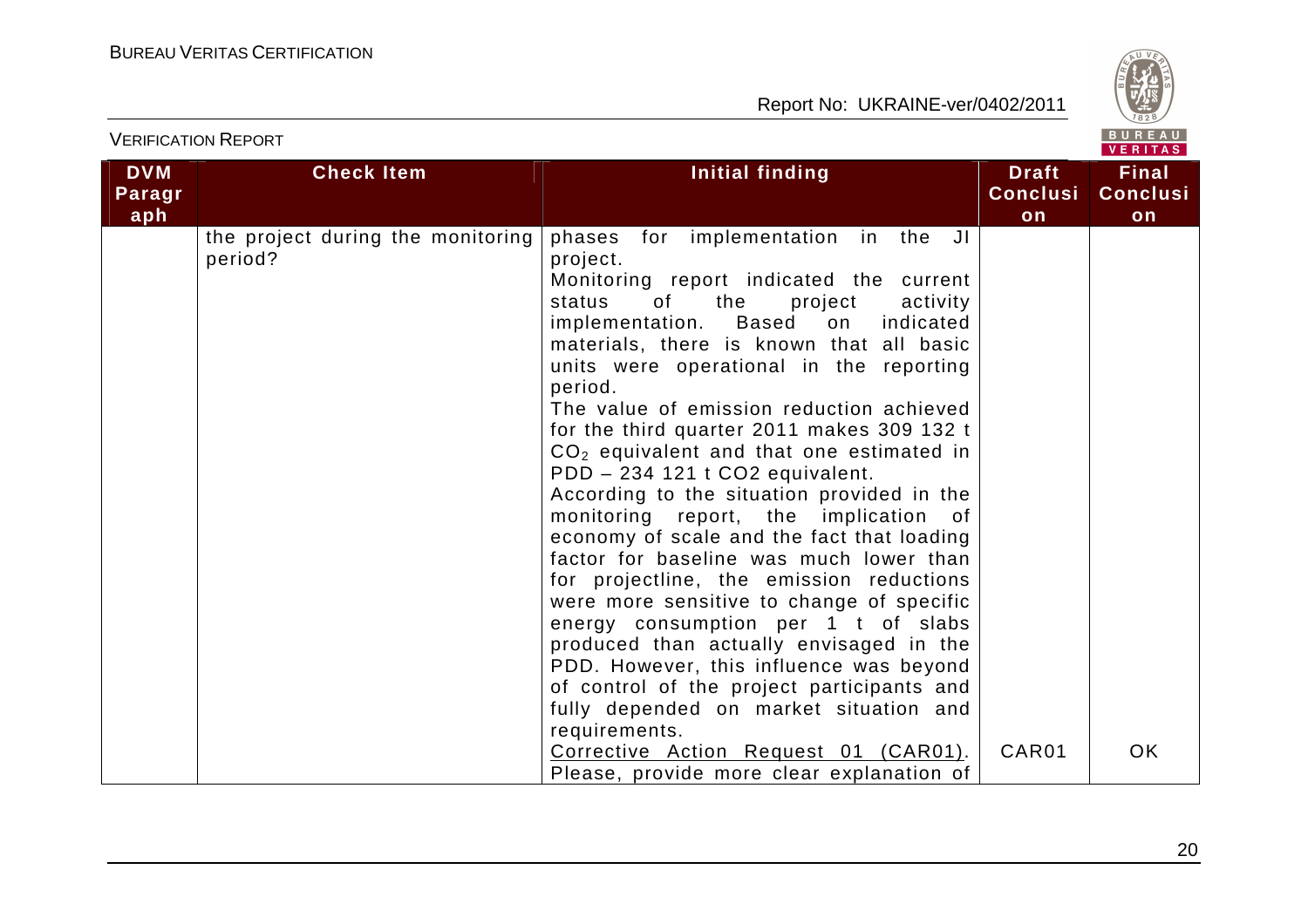

| <b>VERIFICATION REPORT</b>  |                                                                                                                                                                                                                                                                                    |                                                                                                                                                                                                                                                                                                                                                                                                                                                                                                                                                                                                                         |                                       | BUREAU<br><b>VERITAS</b>              |
|-----------------------------|------------------------------------------------------------------------------------------------------------------------------------------------------------------------------------------------------------------------------------------------------------------------------------|-------------------------------------------------------------------------------------------------------------------------------------------------------------------------------------------------------------------------------------------------------------------------------------------------------------------------------------------------------------------------------------------------------------------------------------------------------------------------------------------------------------------------------------------------------------------------------------------------------------------------|---------------------------------------|---------------------------------------|
| <b>DVM</b><br>Paragr<br>aph | <b>Check Item</b>                                                                                                                                                                                                                                                                  | Initial finding                                                                                                                                                                                                                                                                                                                                                                                                                                                                                                                                                                                                         | <b>Draft</b><br><b>Conclusi</b><br>on | <b>Final</b><br><b>Conclusi</b><br>on |
|                             |                                                                                                                                                                                                                                                                                    | reasons why there is difference<br>the<br>between the value of emission reduction<br>stated in the Monitoring report<br>and<br>emission reduction estimated in the<br>registered PDD.                                                                                                                                                                                                                                                                                                                                                                                                                                   |                                       |                                       |
| 94                          | <b>Compliance with monitoring plan</b><br>Did the monitoring occur<br>in<br>accordance with the monitoring<br><b>PDD</b><br>included<br>in the<br>plan<br>which<br>regarding<br>the<br>determination has been deemed<br>final and is so listed on the<br><b>UNFCCC JI website?</b> | The monitoring process at PJSC "AISW" is<br>carried out in accordance with the revised<br>monitoring plan included.<br>Data used for calculation of emissions<br>reduction are based on information that is<br>confirmed by PJSC "AISW" documents.<br><u>Corrective Action Request 02 (CAR02)</u> . As<br>it was observed during site visit, the<br>monitoring is carried out according to the<br>revised<br>monitoring<br>plan<br>that<br>was<br>determined final in the verification report<br>for second quarter 2011. Please, make<br>relevant description through the monitoring<br>report for third quarter 2011. | CAR <sub>02</sub>                     | OK.                                   |
| 95(a)                       | For calculating the emission<br>reductions or enhancements of<br>net removals, were key factors,<br>e.g. those listed in 23 (b) (i)-(vii)<br>above, influencing the baseline<br>emissions or net removals and                                                                      | According to the monitoring report, there<br>is taken into account key factors (such as<br>emission factor of the fuel, emission factor<br>electricity consumption, default<br>for<br>emission factors etc.), production level,<br>amount of the fuel consumption, market                                                                                                                                                                                                                                                                                                                                               | <b>OK</b>                             | OK.                                   |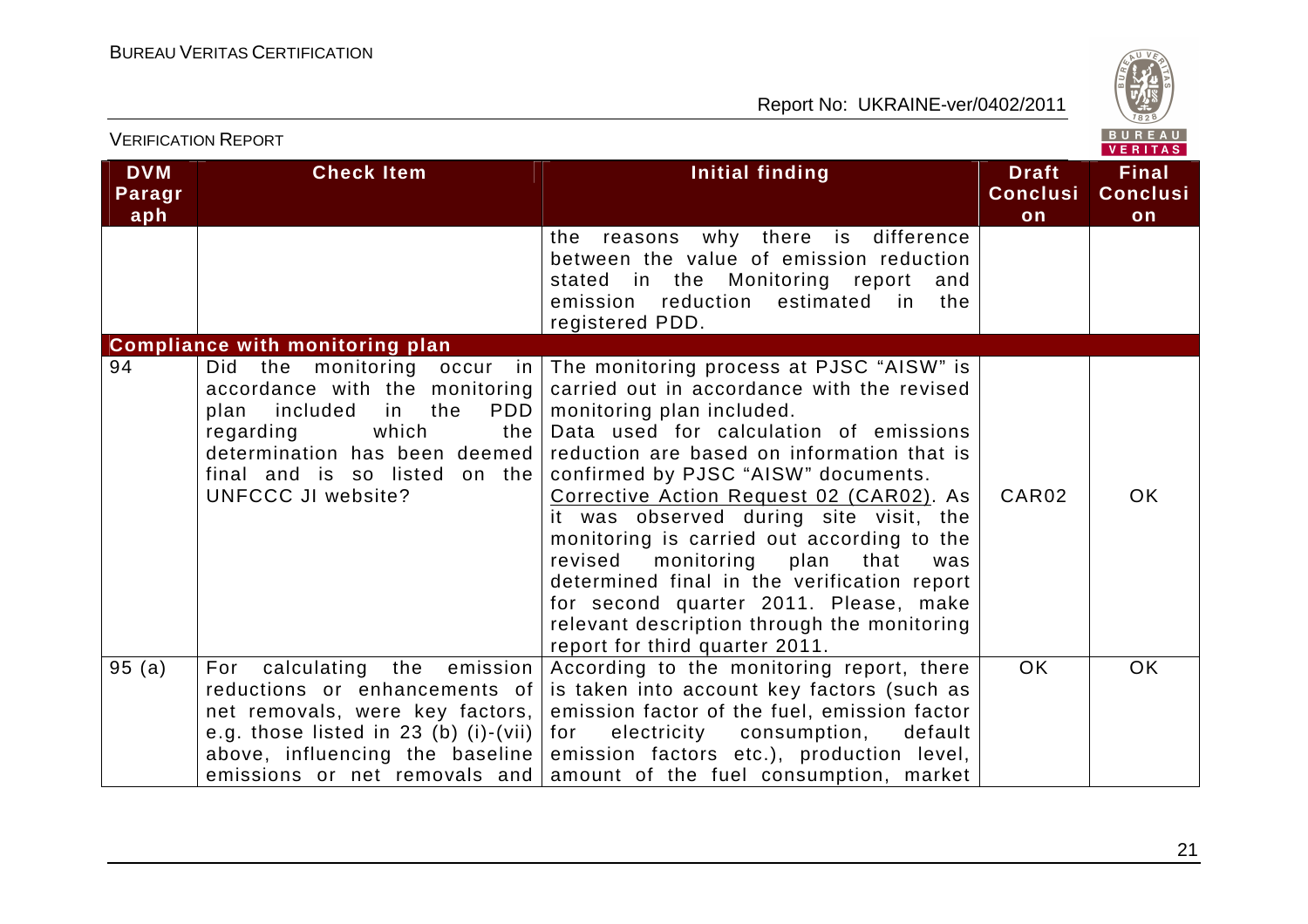

| <b>VERIFICATION REPORT</b>  |                                                                                                                                                                                                                                                                  |                                                                                                                                                                                                                                                                                                                                                                                                                                                                             |                                       | BUREAU<br><b>VERITAS</b>              |
|-----------------------------|------------------------------------------------------------------------------------------------------------------------------------------------------------------------------------------------------------------------------------------------------------------|-----------------------------------------------------------------------------------------------------------------------------------------------------------------------------------------------------------------------------------------------------------------------------------------------------------------------------------------------------------------------------------------------------------------------------------------------------------------------------|---------------------------------------|---------------------------------------|
| <b>DVM</b><br>Paragr<br>aph | <b>Check Item</b>                                                                                                                                                                                                                                                | Initial finding                                                                                                                                                                                                                                                                                                                                                                                                                                                             | <b>Draft</b><br><b>Conclusi</b><br>on | <b>Final</b><br><b>Conclusi</b><br>on |
|                             | the activity level of the project<br>and the emissions or removals as<br>well as risks associated with the<br>project taken into account, as<br>appropriate?                                                                                                     | situation and other risks associated with<br>the implementation of the project activity<br>that can influence to the baseline and<br>project emission, and emission reduction<br>due to the JI project.                                                                                                                                                                                                                                                                     |                                       |                                       |
| 95(b)                       | for<br>Are data<br>used<br>sources<br>calculating emission reductions<br>or enhancements of net removals<br>clearly identified, reliable and<br>transparent?                                                                                                     | Data sources used for calculating emission<br>reductions are clearly identified, reliable<br>and transparent. On site responsible<br>register<br>data<br>from<br>the<br>person<br>measurement equipments<br>and<br>fixed<br>monitoring data to logbooks, monthly data<br>collected to the actual calculation reports.<br>Moreover, there is general database of<br>recording data. As a fact, this database is<br>maintained by Deputy of power engineer of<br>PJSC "AISW". | <b>OK</b>                             | <b>OK</b>                             |
| 95(c)                       | Are emission factors, including<br>for calculating the emission<br>reductions or enhancements of<br>removals,<br>selected<br>net<br>by <sub>l</sub><br>carefully balancing accuracy and<br>reasonableness.<br>and  <br>appropriately justified of the<br>choice? | In this project different types of emission<br>default emission factors, if used   factors (EF) are used for calculation of<br>emission reduction due to the project<br>activity. For instance, there are used EF of<br>the natural gas, EF of the coal, EF for<br>electricity consumption, and other default<br>emissions factors.<br>Based on Order #75 issued by National<br>Environmental<br>Investment Agency<br>of<br>Ukraine, the most recent value of $CO2$         |                                       | <b>OK</b>                             |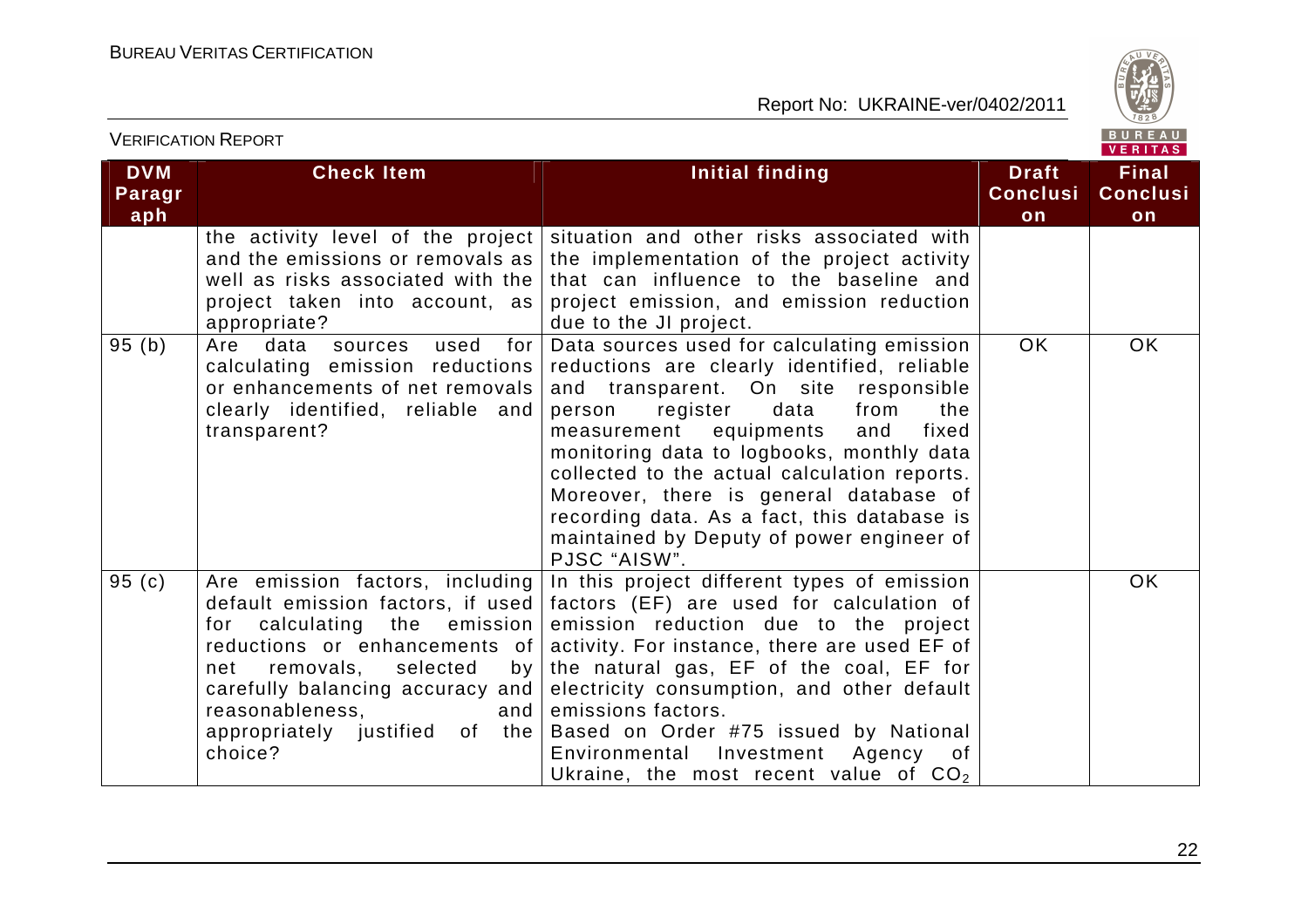

|                             | <b>VERIFICATION REPORT</b>                                                                                                                                                                                                                                                                                                                      |                                                                                                                                                                                                                                                                                                                                                                                                  |                                       | BUREAU<br><b>VERITAS</b>              |
|-----------------------------|-------------------------------------------------------------------------------------------------------------------------------------------------------------------------------------------------------------------------------------------------------------------------------------------------------------------------------------------------|--------------------------------------------------------------------------------------------------------------------------------------------------------------------------------------------------------------------------------------------------------------------------------------------------------------------------------------------------------------------------------------------------|---------------------------------------|---------------------------------------|
| <b>DVM</b><br>Paragr<br>aph | <b>Check Item</b>                                                                                                                                                                                                                                                                                                                               | Initial finding                                                                                                                                                                                                                                                                                                                                                                                  | <b>Draft</b><br><b>Conclusi</b><br>on | <b>Final</b><br><b>Conclusi</b><br>on |
|                             |                                                                                                                                                                                                                                                                                                                                                 | emission factor for electricity consumption<br>was used during emission reductions<br>calculation.<br>Clarification Request 01 (CL01). Please,<br>provide references to the source of                                                                                                                                                                                                            | CL <sub>01</sub>                      | OK.                                   |
| 95(d)                       | Is the calculation of emission<br>reductions or enhancements of<br>removals<br>based<br>net<br>on<br>conservative assumptions<br>and<br>the most plausible scenarios in a<br>transparent manner?                                                                                                                                                | emission factors for each fuel.<br>The calculation of emission reductions is<br>based on conservative assumptions and<br>plausible<br>the<br>most<br>scenarios<br>in<br>- a<br>transparent manner. As a result<br>0f<br>documents revision, all data connected<br>with estimation of emission reduction is<br>consistent throut the Monitoring report and<br>excel spreadsheet with calculation. | <b>OK</b>                             | OK                                    |
|                             | <b>Applicable to JI SSC projects only</b>                                                                                                                                                                                                                                                                                                       |                                                                                                                                                                                                                                                                                                                                                                                                  |                                       |                                       |
| 96                          | Is the relevant threshold to be<br>classified as JI SSC project not<br>exceeded during the monitoring<br>period on an annual average<br>basis?<br>If the threshold is exceeded, is<br>the maximum emission reduction<br>level estimated in the PDD for<br>the JI SSC project or the bundle<br>the<br>monitoring<br>for<br>period<br>determined? | Not applicable                                                                                                                                                                                                                                                                                                                                                                                   | N/A                                   | N/A                                   |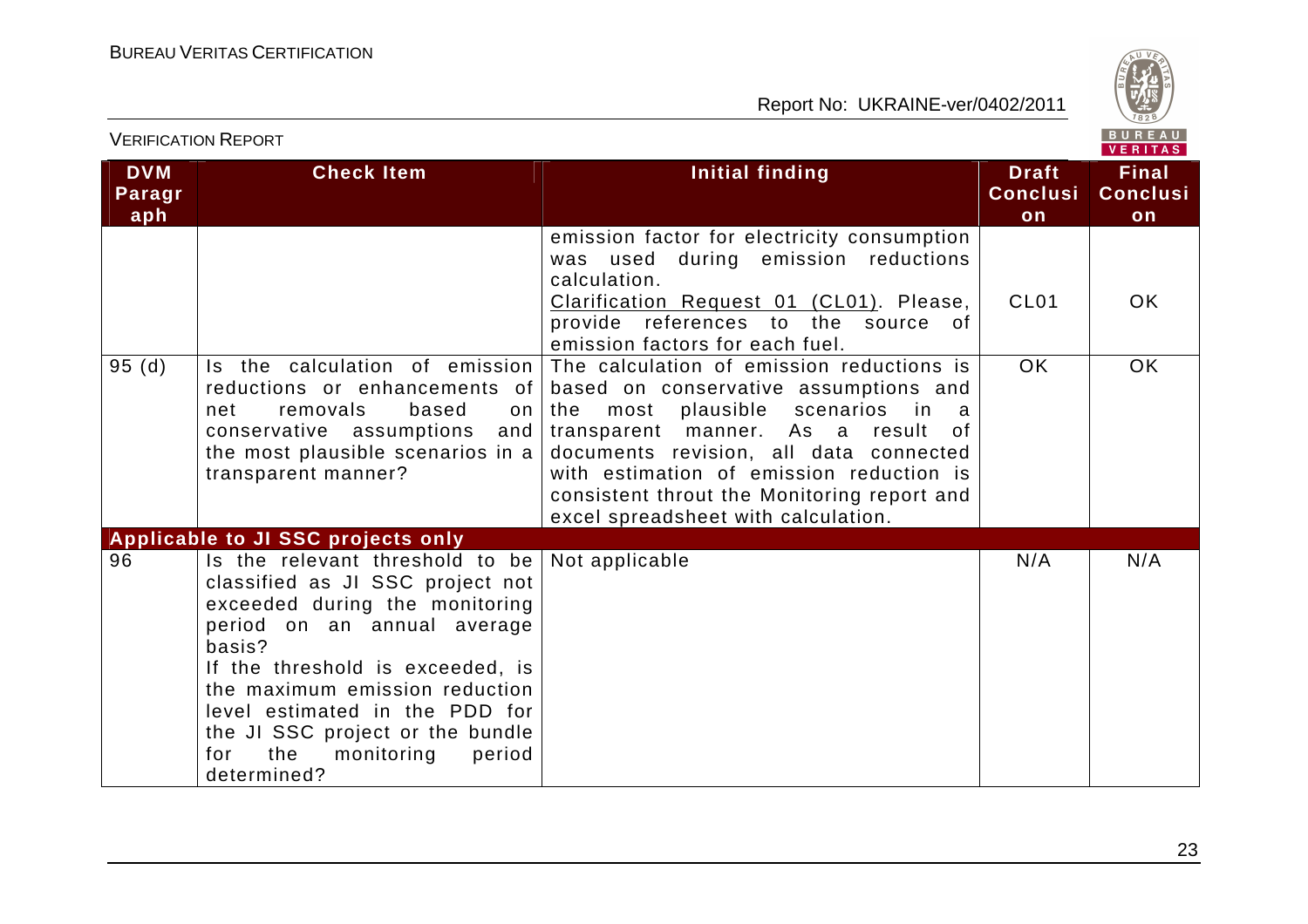

| <b>VERIFICATION REPORT</b>  |                                                                                                                                                                                                                                                                                                                                                                             | BUREAU<br><b>VERITAS</b>                                                                                                                                                         |                                       |                                       |
|-----------------------------|-----------------------------------------------------------------------------------------------------------------------------------------------------------------------------------------------------------------------------------------------------------------------------------------------------------------------------------------------------------------------------|----------------------------------------------------------------------------------------------------------------------------------------------------------------------------------|---------------------------------------|---------------------------------------|
| <b>DVM</b><br>Paragr<br>aph | <b>Check Item</b>                                                                                                                                                                                                                                                                                                                                                           | Initial finding                                                                                                                                                                  | <b>Draft</b><br><b>Conclusi</b><br>on | <b>Final</b><br><b>Conclusi</b><br>on |
|                             | Applicable to bundled JI SSC projects only                                                                                                                                                                                                                                                                                                                                  |                                                                                                                                                                                  |                                       |                                       |
| 97(a)                       | Has the composition of the Not applicable<br>bundle not changed from that is<br>stated in F-JI-SSCBUNDLE?                                                                                                                                                                                                                                                                   |                                                                                                                                                                                  | N/A                                   | N/A                                   |
| 97(b)                       | f <br>the<br>determination<br>was<br>conducted on the basis of an<br>overall monitoring plan, have the<br>project participants submitted a<br>common monitoring report?                                                                                                                                                                                                     | Not applicable                                                                                                                                                                   | N/A                                   | N/A                                   |
| 98                          | If the monitoring is based on a Not applicable<br>monitoring plan that provides for<br>overlapping monitoring periods,<br>are the monitoring periods per<br>component of the project clearly<br>specified<br>in the monitoring<br>report?<br>Do the monitoring periods not<br>overlap with those for which<br>verifications<br>already<br>were<br>deemed final in the past? |                                                                                                                                                                                  | N/A                                   | N/A                                   |
|                             | <b>Revision of monitoring plan</b>                                                                                                                                                                                                                                                                                                                                          |                                                                                                                                                                                  |                                       |                                       |
|                             | Applicable only if monitoring plan is revised by project participant                                                                                                                                                                                                                                                                                                        |                                                                                                                                                                                  |                                       |                                       |
| 99(a)                       | the<br>Did<br>project<br>provide<br>an<br>proposed<br>justification<br>for the<br>revision?                                                                                                                                                                                                                                                                                 | participants The Monitoring Plan was not revised while<br>appropriate the current reporting period $(i.e.,$ third<br>quarter of 2011). Hence, this section is not<br>applicable. | N/A                                   | N/A                                   |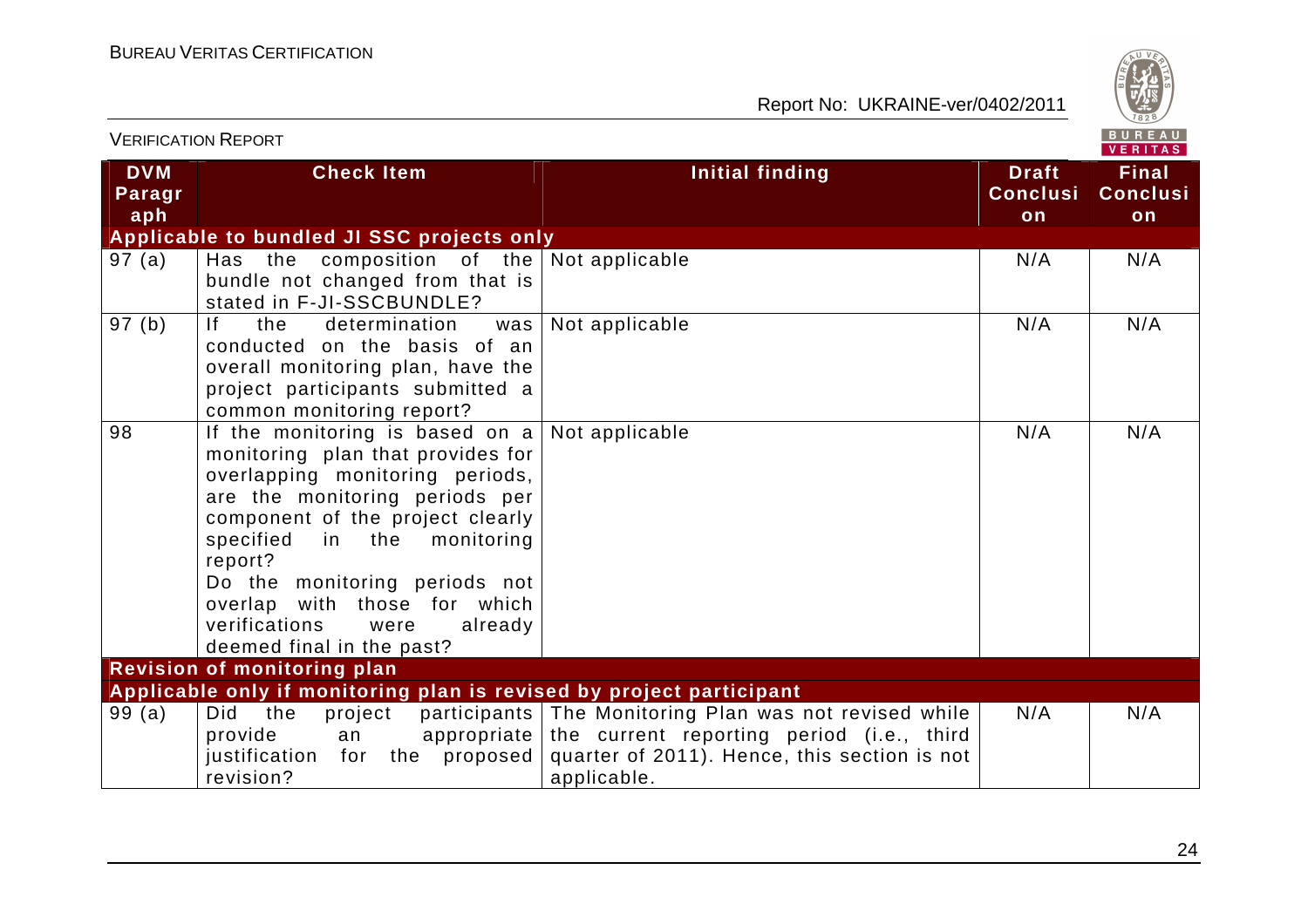

| <b>VERIFICATION REPORT</b>  |                                                                                                                                                                                                                                                                                              | BUREAU<br><b>VERITAS</b>                                                                                                                                                                                                                                                                                                                                                                                                                                                                                                                                                                                                                                                     |                                       |                                       |
|-----------------------------|----------------------------------------------------------------------------------------------------------------------------------------------------------------------------------------------------------------------------------------------------------------------------------------------|------------------------------------------------------------------------------------------------------------------------------------------------------------------------------------------------------------------------------------------------------------------------------------------------------------------------------------------------------------------------------------------------------------------------------------------------------------------------------------------------------------------------------------------------------------------------------------------------------------------------------------------------------------------------------|---------------------------------------|---------------------------------------|
| <b>DVM</b><br>Paragr<br>aph | <b>Check Item</b>                                                                                                                                                                                                                                                                            | <b>Initial finding</b>                                                                                                                                                                                                                                                                                                                                                                                                                                                                                                                                                                                                                                                       | <b>Draft</b><br><b>Conclusi</b><br>on | <b>Final</b><br><b>Conclusi</b><br>on |
| 99(b)                       | Does<br>the<br>proposed revision<br>improve the accuracy and/or<br>applicability<br>information<br>of<br>collected compared to<br>the<br>original monitoring plan without<br>changing conformity with the<br>relevant rules and regulations for<br>the establishment of monitoring<br>plans? | Not applicable.                                                                                                                                                                                                                                                                                                                                                                                                                                                                                                                                                                                                                                                              | N/A                                   | N/A                                   |
|                             | Data management                                                                                                                                                                                                                                                                              |                                                                                                                                                                                                                                                                                                                                                                                                                                                                                                                                                                                                                                                                              |                                       |                                       |
| 101 (a)                     | Is the implementation of data<br>collection<br>procedures<br>in l<br>accordance with the monitoring<br>plan, including the quality control<br>and<br>quality<br>assurance<br>procedures?                                                                                                     | Procedures of<br>data<br>collection<br>are<br>implemented in compliance with<br>the<br>revised monitoring plan. There is used<br>system of data collection<br><b>FER</b><br>on<br>consumption. Also, used<br>measuring<br>equipment, such as scales, gas meters,<br>water meters, steam meters, electricity<br>consumption meters. Monitoring data of<br>the project is monitored continuously due<br>specific<br>monitoring<br>system<br>and<br>to<br>measurement equipments.<br>Corrective Action Request 03 (CAR03).<br>Please, update the information about the<br>internal audits on compliance to the<br>certified management systems during the<br>monitoring period. | CAR03                                 | <b>OK</b>                             |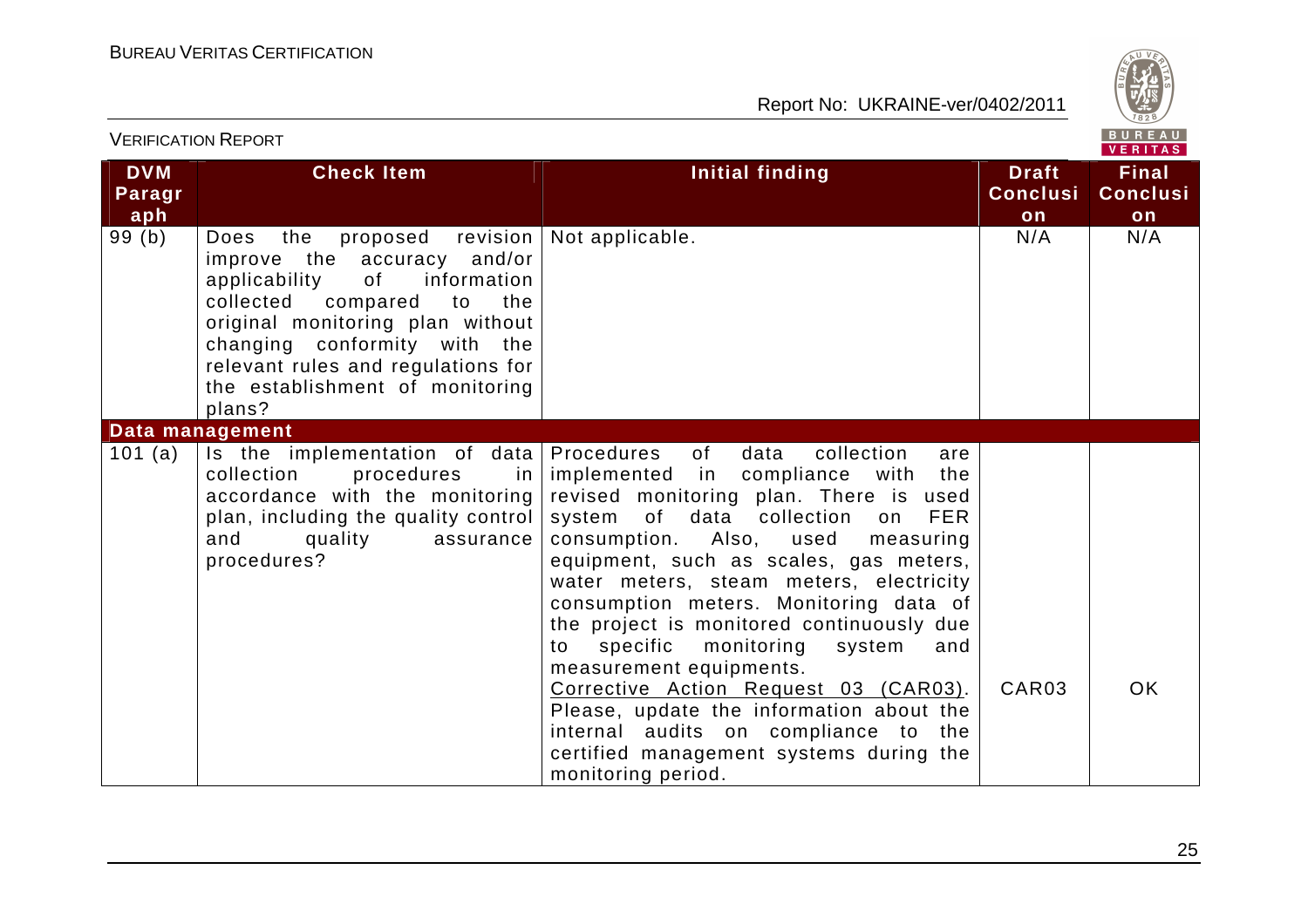

| <b>VERIFICATION REPORT</b>  |                                                                                                         |                                                                                                                                                                                                                                                                                                                                                                                                                                                                                                                                                                                                                 | BUREAU<br><b>VERITAS</b>              |                                       |
|-----------------------------|---------------------------------------------------------------------------------------------------------|-----------------------------------------------------------------------------------------------------------------------------------------------------------------------------------------------------------------------------------------------------------------------------------------------------------------------------------------------------------------------------------------------------------------------------------------------------------------------------------------------------------------------------------------------------------------------------------------------------------------|---------------------------------------|---------------------------------------|
| <b>DVM</b><br>Paragr<br>aph | <b>Check Item</b>                                                                                       | <b>Initial finding</b>                                                                                                                                                                                                                                                                                                                                                                                                                                                                                                                                                                                          | <b>Draft</b><br><b>Conclusi</b><br>on | <b>Final</b><br><b>Conclusi</b><br>on |
|                             |                                                                                                         | Corrective Action Request 04 (CAR04).<br>The tables with calculation of project<br>emissions and baseline emissions as well<br>as emission reductions are not coloured.<br>Please, revise the monitoring report (MR)<br>and delete odd information from section 6<br>of the MR.<br>Clarification Request 02 (CL02). Please,                                                                                                                                                                                                                                                                                     | CAR04<br>CL <sub>02</sub>             | OK.<br>OK.                            |
|                             |                                                                                                         | what<br>training/seminars<br>clarify<br>were<br>performed at AISW to operate the JI<br>project equipment, and provide the details<br>in the Monitoring Report.                                                                                                                                                                                                                                                                                                                                                                                                                                                  |                                       |                                       |
| 101(b)                      | Is the function of the monitoring<br>equipment,<br>including<br>its<br>calibration status, is in order? | All<br>monitoring<br>equipments<br>have<br>calibration. It is calibrated with periodic<br>frequency (passport state the calibration<br>frequency for every device) according to<br>the national regulations.<br>During site visit verifiers received and<br>reviewed passports of some measurement<br>equipment on a spot-check basis.<br>Corrective Action Request 05 (CAR05).<br>According to the site visit results, the list<br>of electricity monitoring equipment stated<br>in the MR is not in compliance with the<br>operating one. Please, update the list of<br>electricity measurement equipment and | CAR <sub>05</sub>                     | OK.                                   |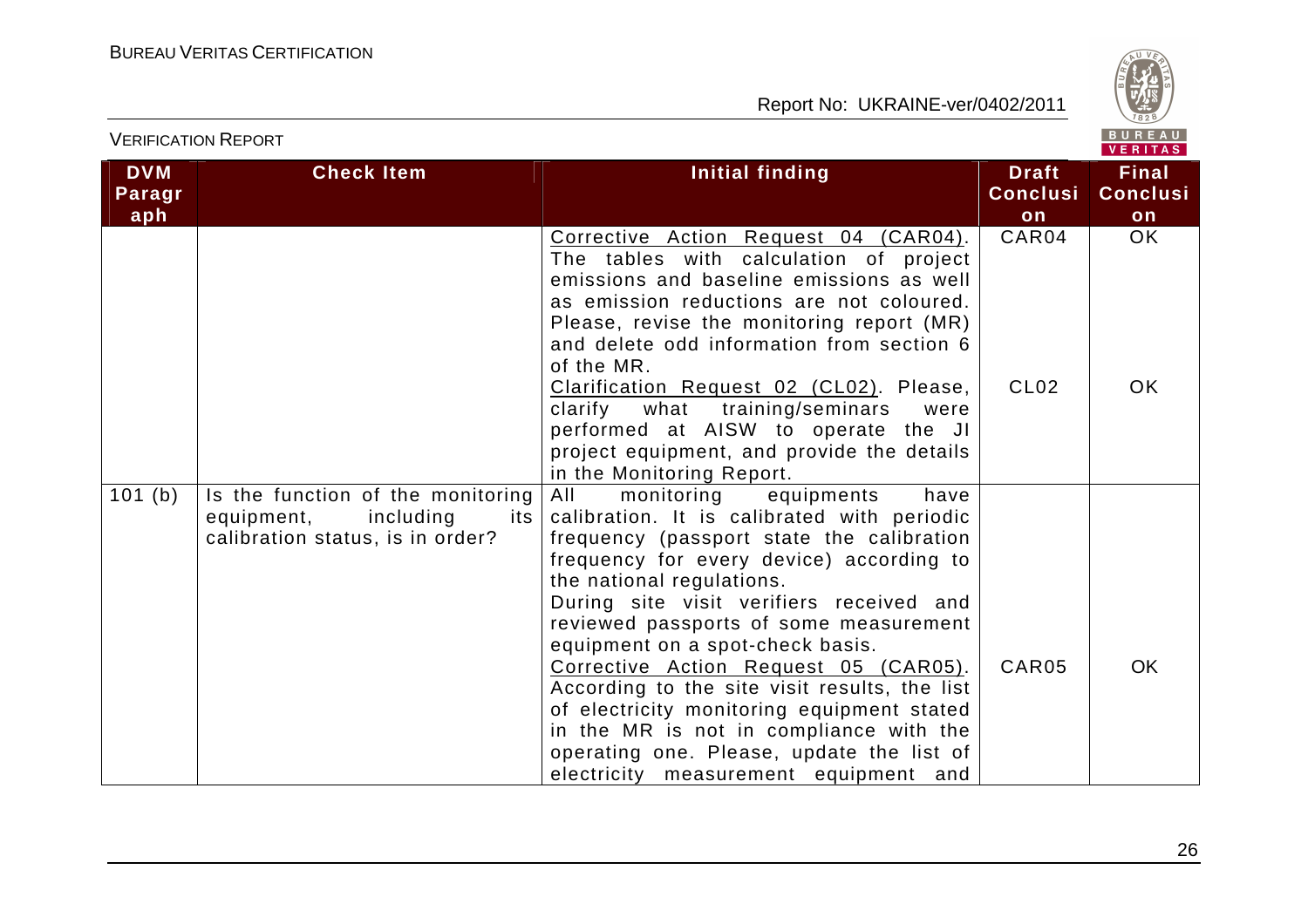

|                             | <b>VERIFICATION REPORT</b>                                                                                                     |                                                                                                                                                                                                                                                                                                     |                                       | BUREAU<br><b>VERITAS</b>                            |
|-----------------------------|--------------------------------------------------------------------------------------------------------------------------------|-----------------------------------------------------------------------------------------------------------------------------------------------------------------------------------------------------------------------------------------------------------------------------------------------------|---------------------------------------|-----------------------------------------------------|
| <b>DVM</b><br>Paragr<br>aph | <b>Check Item</b>                                                                                                              | <b>Initial finding</b>                                                                                                                                                                                                                                                                              | <b>Draft</b><br><b>Conclusi</b><br>on | <b>Final</b><br><b>Conclusi</b><br>on               |
|                             |                                                                                                                                | remove the decommissioned one; and<br>justify the replacement with documented<br>evidences.<br>Forward Action Request 01 (FAR01).<br>Please, improve the list of monitoring<br>equipment by revising<br>and<br>updating<br>present one.                                                             | FAR01                                 | Should be<br>checked<br>during next<br>verification |
| 101 $(c)$                   | Are the evidence and records<br>for<br>the<br>monitoring<br>used<br>maintained<br>traceable<br>in.<br>a<br>manner?             | The evidence and records used for the<br>monitoring are maintained on site of every<br>device and in technical department in a<br>traceable manner.                                                                                                                                                 | OK.                                   | OK.                                                 |
| 101(d)                      | collection<br>the<br>data<br>and<br>ls l<br>management system for<br>the<br>project in accordance with the<br>monitoring plan? | The data collection and management<br>system for the project in accordance with<br>the<br>revised<br>monitoring<br>plan.<br>Implementation of monitoring system was<br>checked through site visit, and concluded<br>that monitoring system is completely in<br>accordance with the monitoring plan. | <b>OK</b>                             | <b>OK</b>                                           |
|                             |                                                                                                                                | Verification regarding programs of activities (additional elements for assessment)                                                                                                                                                                                                                  |                                       |                                                     |
| 102                         | Is any JPA that has not been<br>added to the JI PoA not verified?                                                              | Not applicable                                                                                                                                                                                                                                                                                      | N/A                                   | N/A                                                 |
| 103                         | Is the verification based on the<br>monitoring reports of all JPAs to<br>be verified?                                          | Not applicable                                                                                                                                                                                                                                                                                      | N/A                                   | N/A                                                 |
| 103                         | Does the verification ensure the<br>accuracy and conservativeness                                                              | Not applicable                                                                                                                                                                                                                                                                                      | N/A                                   | N/A                                                 |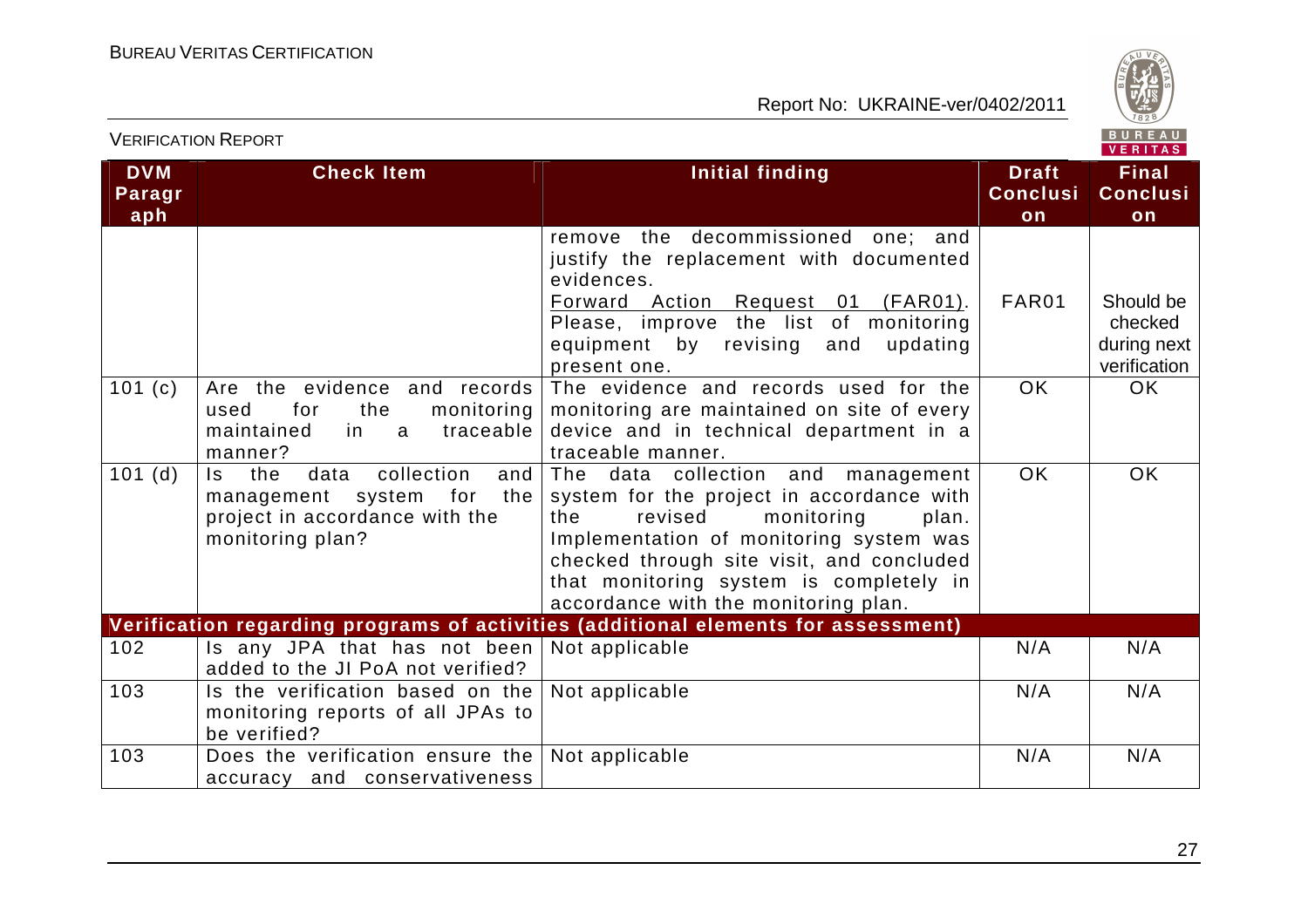

| BUREAU<br><b>VERIFICATION REPORT</b><br><b>VERITAS</b> |                                                                                                                                                                                                                                                                                                                                                                                                                                                                                                |                 |                                       |                                       |
|--------------------------------------------------------|------------------------------------------------------------------------------------------------------------------------------------------------------------------------------------------------------------------------------------------------------------------------------------------------------------------------------------------------------------------------------------------------------------------------------------------------------------------------------------------------|-----------------|---------------------------------------|---------------------------------------|
| <b>DVM</b><br>Paragr<br>aph                            | <b>Check Item</b>                                                                                                                                                                                                                                                                                                                                                                                                                                                                              | Initial finding | <b>Draft</b><br><b>Conclusi</b><br>on | <b>Final</b><br><b>Conclusi</b><br>on |
|                                                        | of the emission reductions or<br>of the contract of the contract of the contract of the contract of the contract of the contract of the contract<br>enhancements<br>removals<br>generated by each JPA?                                                                                                                                                                                                                                                                                         |                 |                                       |                                       |
| 104                                                    | Does the monitoring period not Not applicable<br>overlap with previous monitoring<br>periods?                                                                                                                                                                                                                                                                                                                                                                                                  |                 | N/A                                   | N/A                                   |
| 105                                                    | AIE<br>If<br>the<br>learns<br>of<br>an<br>erroneously included JPA, has<br>the AIE informed the JISC of its<br>findings in writing?                                                                                                                                                                                                                                                                                                                                                            | Not applicable  | N/A                                   | N/A                                   |
|                                                        | Applicable to sample-based approach only                                                                                                                                                                                                                                                                                                                                                                                                                                                       |                 |                                       |                                       |
| 106                                                    | Does the sampling plan prepared   Not applicable<br>by the AIE:<br>(a) Describe its sample selection,<br>taking into<br>account that:<br>(i) For each verification that<br>uses a sample-based approach,<br>the sample selection shall be<br>sufficiently representative of the<br>JPAs in the JI PoA such<br>extrapolation to<br>all<br><b>JPAs</b><br>identified for that verification is<br>reasonable, taking into account<br>differences<br>among<br>the<br>characteristics of JPAs, such |                 | N/A                                   | N/A                                   |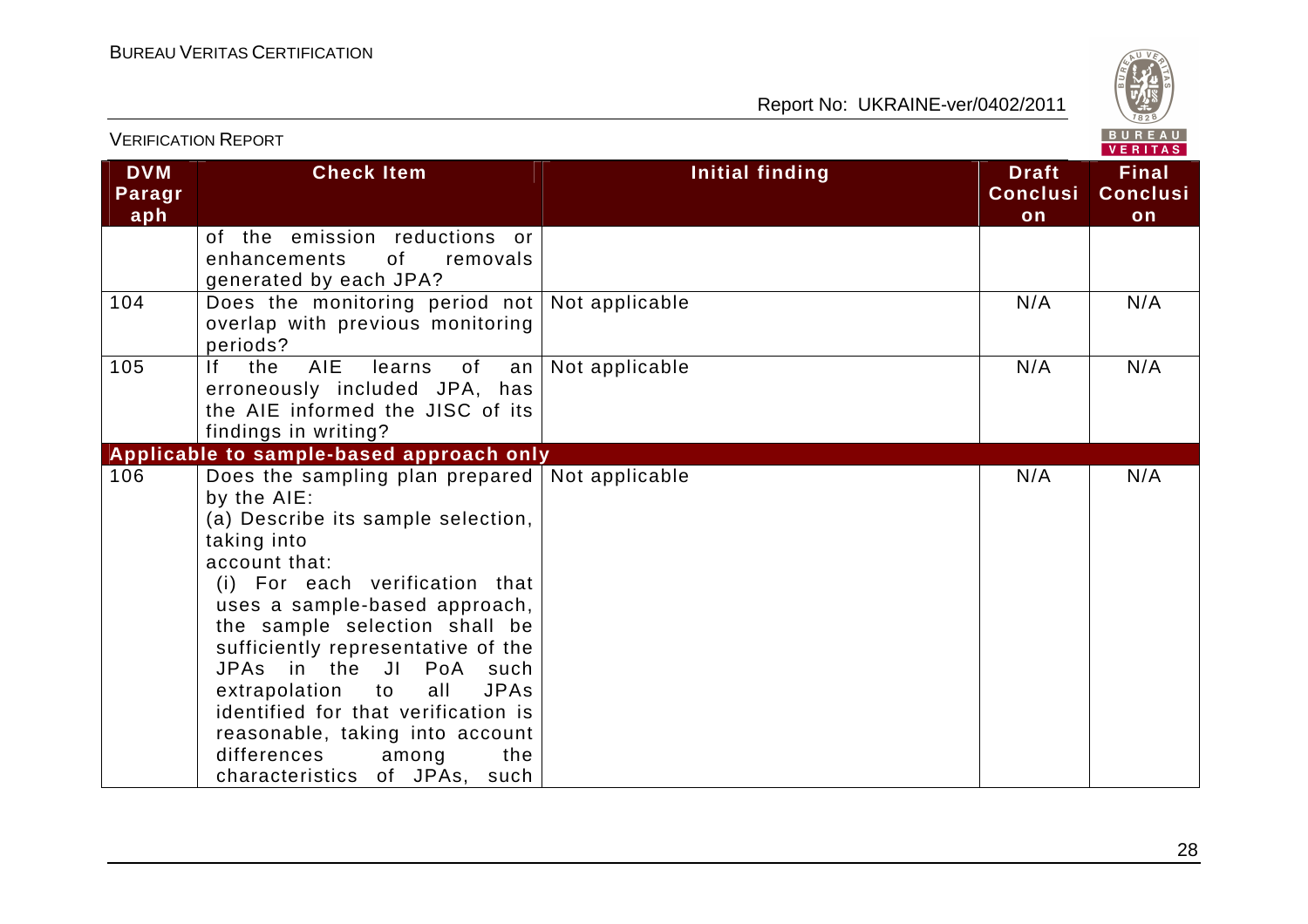

|                             | <b>VERIFICATION REPORT</b>                                                                                                                                                                                                                                                                                                                                                                                                                                           |                 |                                       | BUREAU<br><b>VERITAS</b>              |
|-----------------------------|----------------------------------------------------------------------------------------------------------------------------------------------------------------------------------------------------------------------------------------------------------------------------------------------------------------------------------------------------------------------------------------------------------------------------------------------------------------------|-----------------|---------------------------------------|---------------------------------------|
| <b>DVM</b><br>Paragr<br>aph | <b>Check Item</b>                                                                                                                                                                                                                                                                                                                                                                                                                                                    | Initial finding | <b>Draft</b><br><b>Conclusi</b><br>on | <b>Final</b><br><b>Conclusi</b><br>on |
|                             | as:<br>- The types of JPAs;<br>The complexity of the<br>applicable technologies and/or<br>measures used:<br>- The geographical location of<br>each JPA;<br>- The amounts of expected<br>emission reductions of the<br>JPAs being verified;<br>- The number of JPAs for<br>which emission reductions are<br>being verified;<br>- The length of monitoring<br>periods of the JPAs being<br>verified; and<br>- The samples selected for<br>prior verifications, if any? |                 |                                       |                                       |
| 107                         | Is the sampling plan ready for<br>publication through<br>the<br>along<br>the<br>secretariat<br>with<br>verification report and supporting<br>documentation?                                                                                                                                                                                                                                                                                                          | Not applicable  | N/A                                   | N/A                                   |
| 108                         | Has<br>the<br>AIE.<br>made<br>site<br>inspections of at least the square<br>root of the number of total JPAs,                                                                                                                                                                                                                                                                                                                                                        | Not applicable  | N/A                                   | N/A                                   |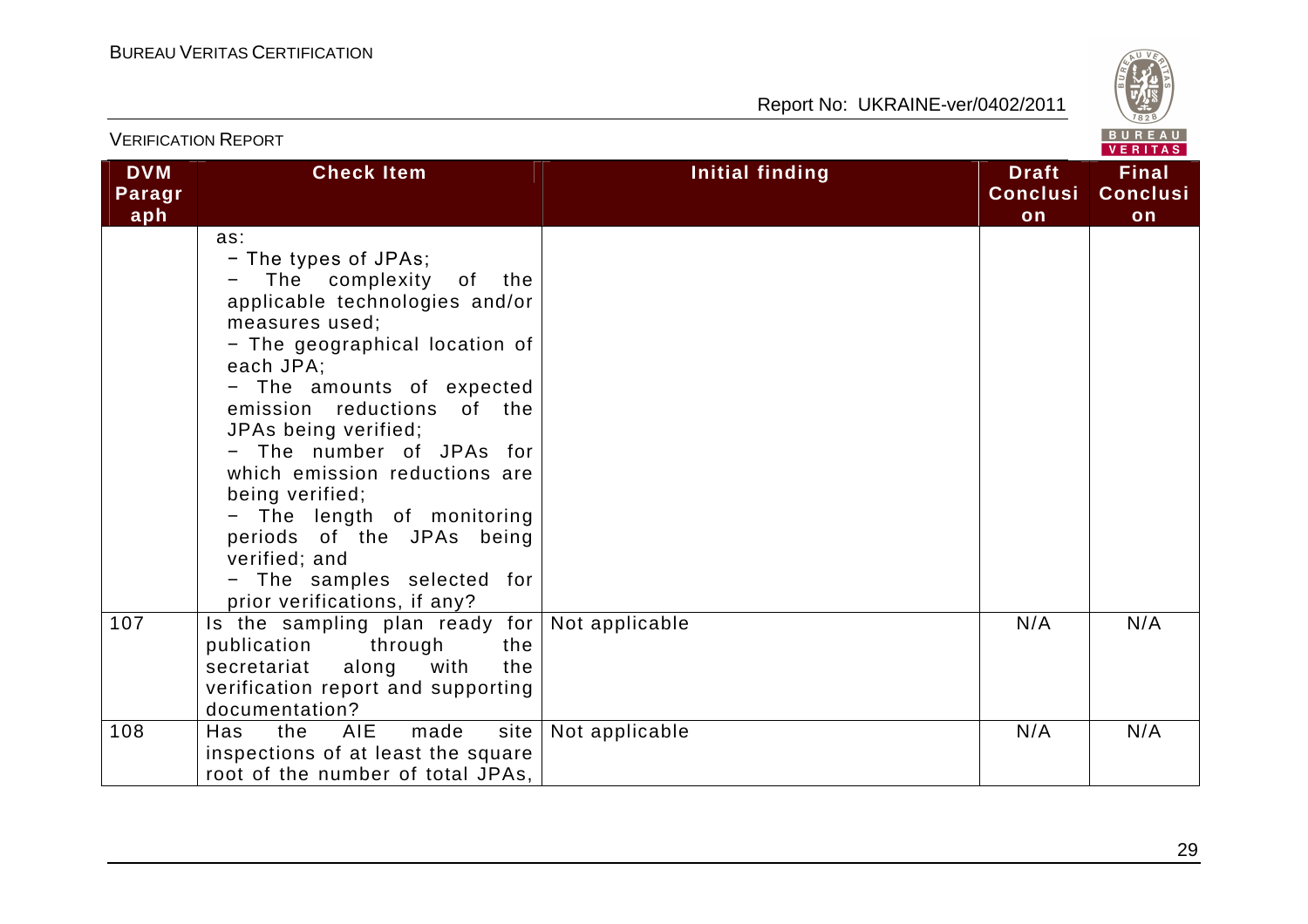

|                               |                                                                                                                                                                                                                                                                                                                               | VERITAS         |                                       |                                       |  |
|-------------------------------|-------------------------------------------------------------------------------------------------------------------------------------------------------------------------------------------------------------------------------------------------------------------------------------------------------------------------------|-----------------|---------------------------------------|---------------------------------------|--|
| <b>DVM</b><br>Paragr<br>aph l | <b>Check Item</b>                                                                                                                                                                                                                                                                                                             | Initial finding | <b>Draft</b><br><b>Conclusi</b><br>on | <b>Final</b><br><b>Conclusi</b><br>on |  |
| 109                           | rounded to the upper whole<br>number? If the AIE makes no site<br>inspections or fewer<br>site<br>inspections than the square root<br>of the number of total JPAs,<br>rounded to the upper whole<br>number, then does the AIE<br>provide a reasonable explanation<br>and justification?<br>Is the sampling plan available for | Not applicable  | N/A                                   | N/A                                   |  |
|                               | submission to the secretariat for<br>the JISC.s ex ante assessment?<br>(Optional)                                                                                                                                                                                                                                             |                 |                                       |                                       |  |
| 110                           | If the AIE learns of a fraudulently<br>included JPA, a fraudulently<br>monitored JPA or an inflated<br>number of emission reductions<br>claimed in a JI PoA, has the AIE<br>informed the JISC of the fraud in<br>writing?                                                                                                     | Not applicable  | N/A                                   | N/A                                   |  |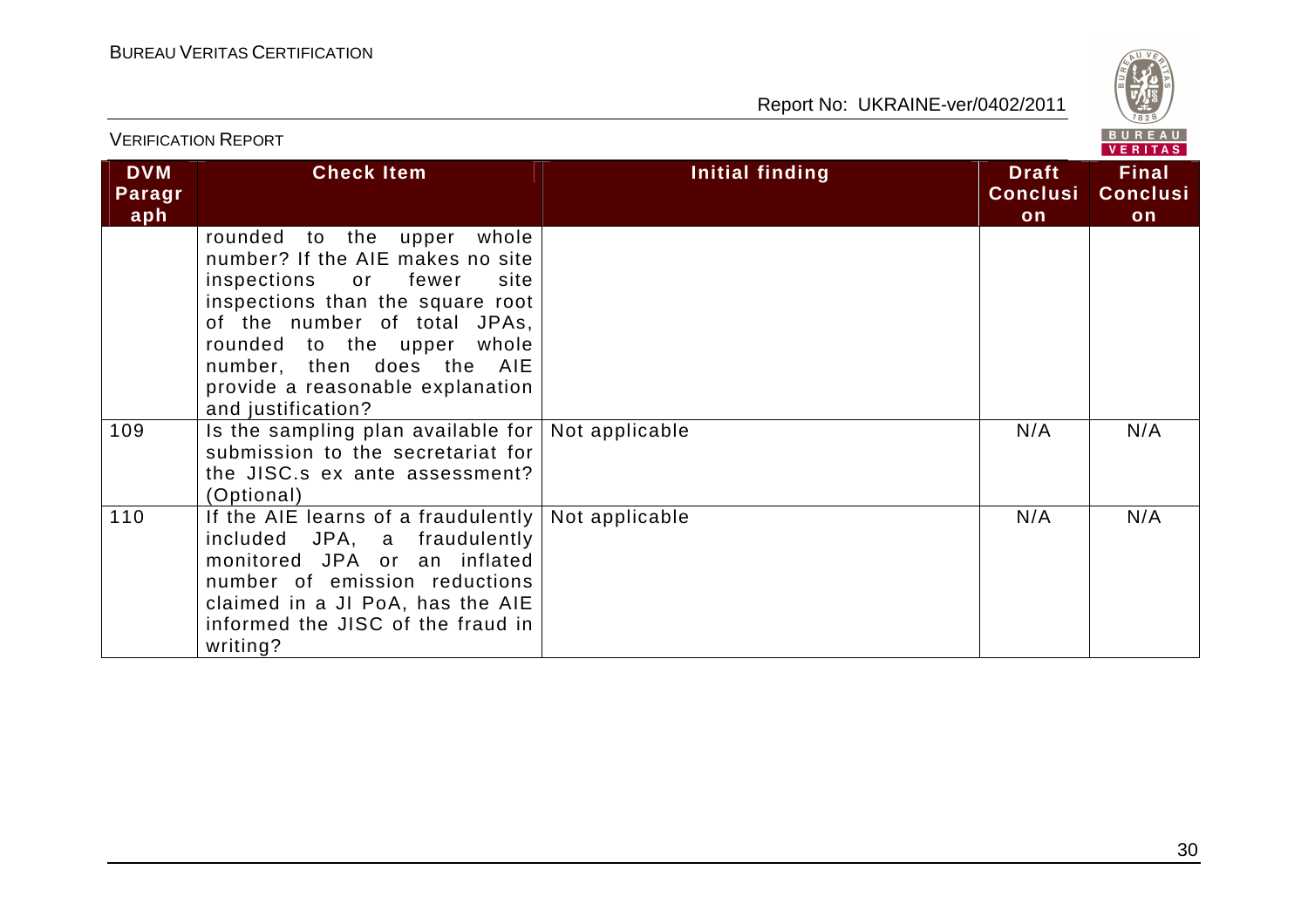

#### VERIFICATION REPORT

### **Table 2 Resolution of Corrective Action and Clarification Requests**

| Draft report clarifications<br>and $\vert$<br>corrective action<br>requests<br>by <sub>l</sub><br>validation team                                                                                                                                                                    | <b>Ref. to</b><br>checklist<br>question<br>in table | Summary of<br>$\boldsymbol{project}$<br>participant response                                                                                                                                                                                                                                                                                                                                                                                                                                                                                                                                                                                                                                           | <b>Verification team</b><br>conclusion                                                                                                                                                  |
|--------------------------------------------------------------------------------------------------------------------------------------------------------------------------------------------------------------------------------------------------------------------------------------|-----------------------------------------------------|--------------------------------------------------------------------------------------------------------------------------------------------------------------------------------------------------------------------------------------------------------------------------------------------------------------------------------------------------------------------------------------------------------------------------------------------------------------------------------------------------------------------------------------------------------------------------------------------------------------------------------------------------------------------------------------------------------|-----------------------------------------------------------------------------------------------------------------------------------------------------------------------------------------|
| Corrective<br>Action<br>01<br>Request<br>(CAR01). Please, provide more clear<br>explanation of the reasons why there<br>is difference between the value of<br>emission reduction stated<br>in the<br>Monitoring report and emission<br>reduction estimated in the registered<br>PDD. | Table 1,<br>93                                      | Response 01. The difference   Conclusion 01. Please,<br>between amount of emission<br>reductions $(ER)$ calculated in<br>the Excel-file provided by<br>deputy chief engineer of PJSC<br>"AISW" during the site-visit and report and ER estimated<br>amount of ER stated in the MR $ $<br>was caused by the fact that $\lfloor$ Conclusion 02. Issue is<br>Excel-file presented by PJSC<br>"AISW" contained outdated<br>emission factors for baseline<br>project<br>emissions<br>and<br>calculations. Despite that fact,<br>specific volumes<br>of FER<br>consumption fully correlate<br>between these two files. This<br>correctness<br>proves<br>of.<br>calculations which are provided<br>in the MR. | pay attention<br>the<br>that<br>issue<br>the<br>concerns<br>ER<br>difference between<br>stated in the Monitoring<br>in the registered PDD.<br>closed due to provided<br>justifications. |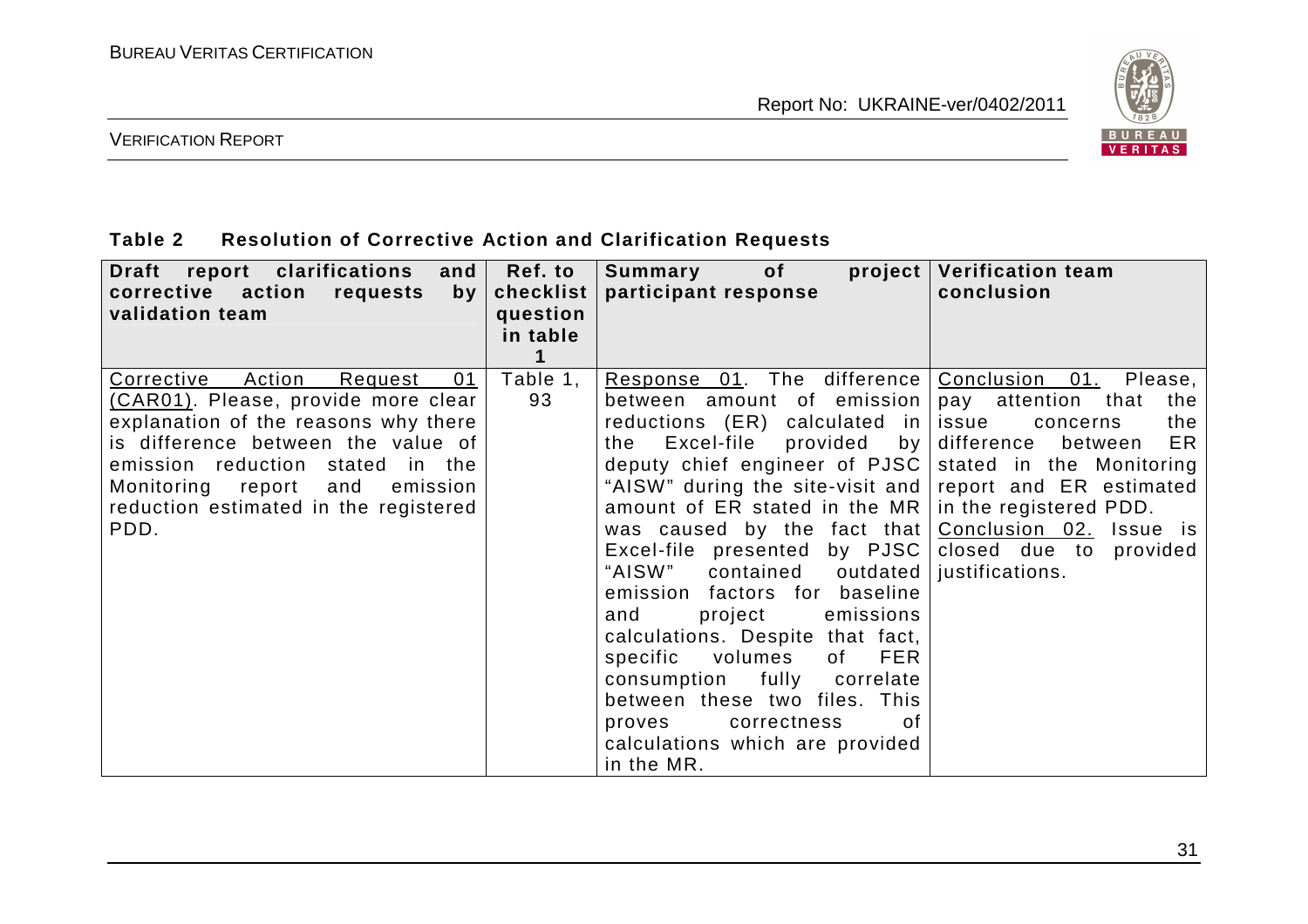VERIFICATION REPORT



| report clarifications<br><b>Draft</b><br>and<br>corrective action<br>requests<br>by<br>validation team | Ref. to<br>checklist<br>question<br>in table<br>1 | of<br>project<br>Summary<br>participant response                 | <b>Verification team</b><br>conclusion  |
|--------------------------------------------------------------------------------------------------------|---------------------------------------------------|------------------------------------------------------------------|-----------------------------------------|
|                                                                                                        |                                                   | Response 02. The amount of                                       |                                         |
|                                                                                                        |                                                   | emission reductions that were                                    |                                         |
|                                                                                                        |                                                   | actually generated during the                                    |                                         |
|                                                                                                        |                                                   | third quarter of 2011 is higher                                  |                                         |
|                                                                                                        |                                                   | than it was expected in PDD                                      |                                         |
|                                                                                                        |                                                   | because of the following                                         |                                         |
|                                                                                                        |                                                   | reasons. The main reason is                                      |                                         |
|                                                                                                        |                                                   | that the baseline of the project                                 |                                         |
|                                                                                                        |                                                   | is developed based on the real                                   |                                         |
|                                                                                                        |                                                   | steel manufacturing process as                                   |                                         |
|                                                                                                        |                                                   | well as the project line. Taking                                 |                                         |
|                                                                                                        |                                                   | into account the implication of<br>economy of scale and the fact |                                         |
|                                                                                                        |                                                   | that loading factor for baseline                                 |                                         |
|                                                                                                        |                                                   | was much lower than for project                                  |                                         |
|                                                                                                        |                                                   | line, the emission reductions                                    |                                         |
|                                                                                                        |                                                   | were more sensitive to change                                    |                                         |
|                                                                                                        |                                                   | of specific energy consumption                                   |                                         |
|                                                                                                        |                                                   | per 1 t of slabs produced than                                   |                                         |
|                                                                                                        |                                                   | actually envisaged in the PDD.                                   |                                         |
|                                                                                                        |                                                   | Such<br>information<br>is<br>now                                 |                                         |
|                                                                                                        |                                                   | included in the modified MR.                                     |                                         |
| Action<br>02<br>Corrective<br>Request                                                                  | Table 1,                                          | 01.<br>Response                                                  | Please,<br>Relevant   Conclusion<br>01. |
| (CAR02). As it was observed during                                                                     | 94                                                | description is now included in also make amendments in           |                                         |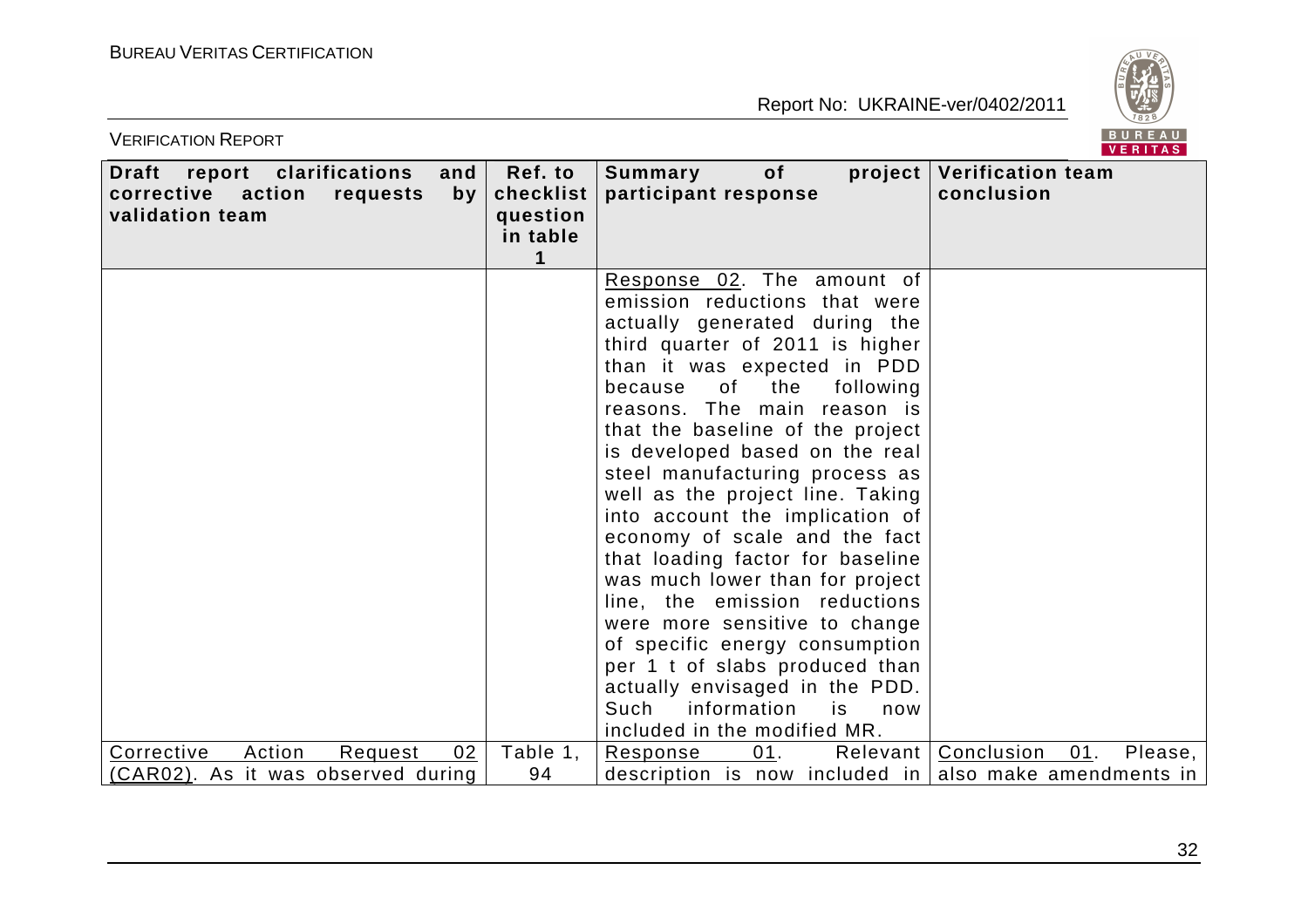

| <b>VERIFICATION REPORT</b>                                                                                                                                                                                                                                                                   |                                                   |                                                                                                                                                                                                                                                                                               | BUREAU<br><b>VERITAS</b>                                                                                                                                                                                                                                                                                                                                                                                                        |
|----------------------------------------------------------------------------------------------------------------------------------------------------------------------------------------------------------------------------------------------------------------------------------------------|---------------------------------------------------|-----------------------------------------------------------------------------------------------------------------------------------------------------------------------------------------------------------------------------------------------------------------------------------------------|---------------------------------------------------------------------------------------------------------------------------------------------------------------------------------------------------------------------------------------------------------------------------------------------------------------------------------------------------------------------------------------------------------------------------------|
| report clarifications<br>and<br>Draft<br>corrective action<br>requests<br>by<br>validation team                                                                                                                                                                                              | Ref. to<br>checklist<br>question<br>in table<br>1 | <b>of</b><br>project<br>Summary<br>participant response                                                                                                                                                                                                                                       | <b>Verification team</b><br>conclusion                                                                                                                                                                                                                                                                                                                                                                                          |
| site visit, the monitoring is carried<br>according<br>to<br>the<br>revised<br>out<br>monitoring plan that was determined<br>final in the verification report for<br>second quarter 2011. Please, make<br>relevant description<br>through the<br>monitoring report for third quarter<br>2011. |                                                   | the modified MR.<br>Response<br>02.<br>Necessary<br>amendments are<br>now<br>made.<br>Please see modified MR.                                                                                                                                                                                 | section 5 and section 8 of<br>the MR.<br>Conclusion 02. Issue is<br>closed.                                                                                                                                                                                                                                                                                                                                                     |
| Action<br>03<br>Corrective<br>Request<br>Please,<br>update<br>the<br><u>(CAR03)</u> .<br>information about the internal audits<br>the certified<br>on compliance to<br>management systems<br>during<br>the<br>monitoring period.                                                             | Table 1,<br>101 $(a)$                             | Information  <br>01.<br>Response<br>concerning conducted internal<br>audits on compliance to the<br>certified management systems<br>during this monitoring period is<br>now provided in the modified<br>MR.<br>Response 02.<br>Necessary corrections are now<br>made. Please see modified MR. | The<br>Conclusion<br>01.<br>MR<br>phrase<br>from<br>the<br>"ecological<br>audits<br>in<br>accordance<br>with<br>the<br><b>ISO</b><br>standard<br>of<br>14001:2004 (according to<br>schedule)<br>the<br>were<br>conducted" is irrelevant.<br>Please, describe required<br>information according to<br>documented<br>the<br>evidences<br>that<br>were<br>reviewed during the site<br>visit.<br>Conclusion 02. Issue is<br>closed. |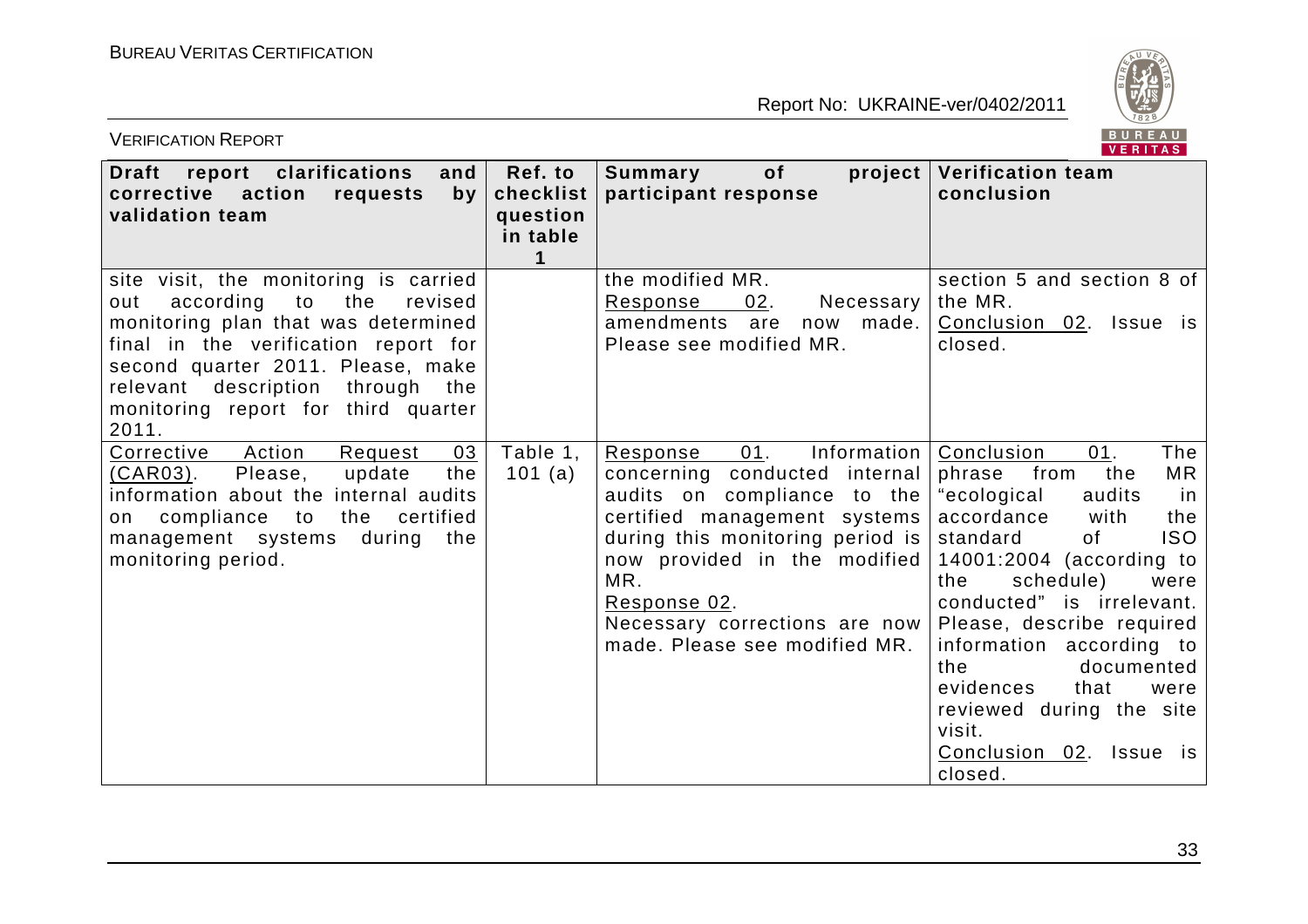

| <b>VERIFICATION REPORT</b>                                                                                                                                                                                                                                                                                                                                                                         |                                              |                                                                                                                                                                                                                                                                                                                                                                                                                                                                                                                                                   | BUREAU<br><b>VERITAS</b>                                                                                                                                                                                                                                                                                                                                                                                                                                                     |
|----------------------------------------------------------------------------------------------------------------------------------------------------------------------------------------------------------------------------------------------------------------------------------------------------------------------------------------------------------------------------------------------------|----------------------------------------------|---------------------------------------------------------------------------------------------------------------------------------------------------------------------------------------------------------------------------------------------------------------------------------------------------------------------------------------------------------------------------------------------------------------------------------------------------------------------------------------------------------------------------------------------------|------------------------------------------------------------------------------------------------------------------------------------------------------------------------------------------------------------------------------------------------------------------------------------------------------------------------------------------------------------------------------------------------------------------------------------------------------------------------------|
| report clarifications<br>and<br><b>Draft</b><br>corrective action<br>requests<br>by<br>validation team                                                                                                                                                                                                                                                                                             | Ref. to<br>checklist<br>question<br>in table | of<br>project<br>Summary<br>participant response                                                                                                                                                                                                                                                                                                                                                                                                                                                                                                  | <b>Verification team</b><br>conclusion                                                                                                                                                                                                                                                                                                                                                                                                                                       |
| Action<br>Corrective<br>Request<br>04<br>(CAR04). The tables with calculation<br>of project emissions and baseline<br>well<br>emissions<br>emission<br>as<br>as<br>reductions are not coloured. Please,<br>revise the monitoring report (MR) and<br>delete odd information from section 6<br>of the MR.                                                                                            | Table 1,<br>101 $(a)$                        | The tables with calculation of<br>project emissions and baseline<br>emissions as well as emission<br>reductions are now coloured.<br>Please see modified MR.                                                                                                                                                                                                                                                                                                                                                                                      | The<br>MR<br>was<br>improved.<br>Issue is closed.                                                                                                                                                                                                                                                                                                                                                                                                                            |
| Action<br>Request<br>05<br>Corrective<br>(CAR05). According to the site visit<br>list<br>of<br>the<br>electricity<br>results.<br>monitoring equipment stated in the<br>MR is not in compliance with the<br>operating one. Please, update the list<br>of electricity measurement equipment<br>remove the<br>decommissioned<br>and<br>one; and justify the replacement with<br>documented evidences. | Table 1,<br>101(b)                           | The<br>list<br>01.<br>of <sub>1</sub><br>Response<br>electricity<br>measurement  <br>equipment is now updated in<br>the modified MR.<br>Together with this, taking into<br>account that some electricity<br>supply meters were sent on<br>unscheduled<br>scheduled<br>or<br>verifications/calibrations<br>and<br>replaced<br>by another<br>were<br>electricity supply meters (same<br>type but other serial number),<br>the project developer has made<br>appropriate modifications<br>an<br>concerning the serial numbers<br>in the modified MR. | Conclusion<br>01.<br>Please,<br>clarify whether electricity<br>meters<br>such<br>ser.<br>as<br>#872096,<br>#799467,<br>ser.<br>and<br>ser. #644671<br>are<br>used during<br>monitoring<br>process. As a fact, these<br>devices are not included<br>in the Annex 1 to the MR<br>that<br>provides<br>all<br>monitoring<br>equipment.<br>Also,<br>provide<br>passports/calibration<br>certificates<br>all<br>on.<br>electricity<br>that<br>meters<br>replaced<br>during<br>were |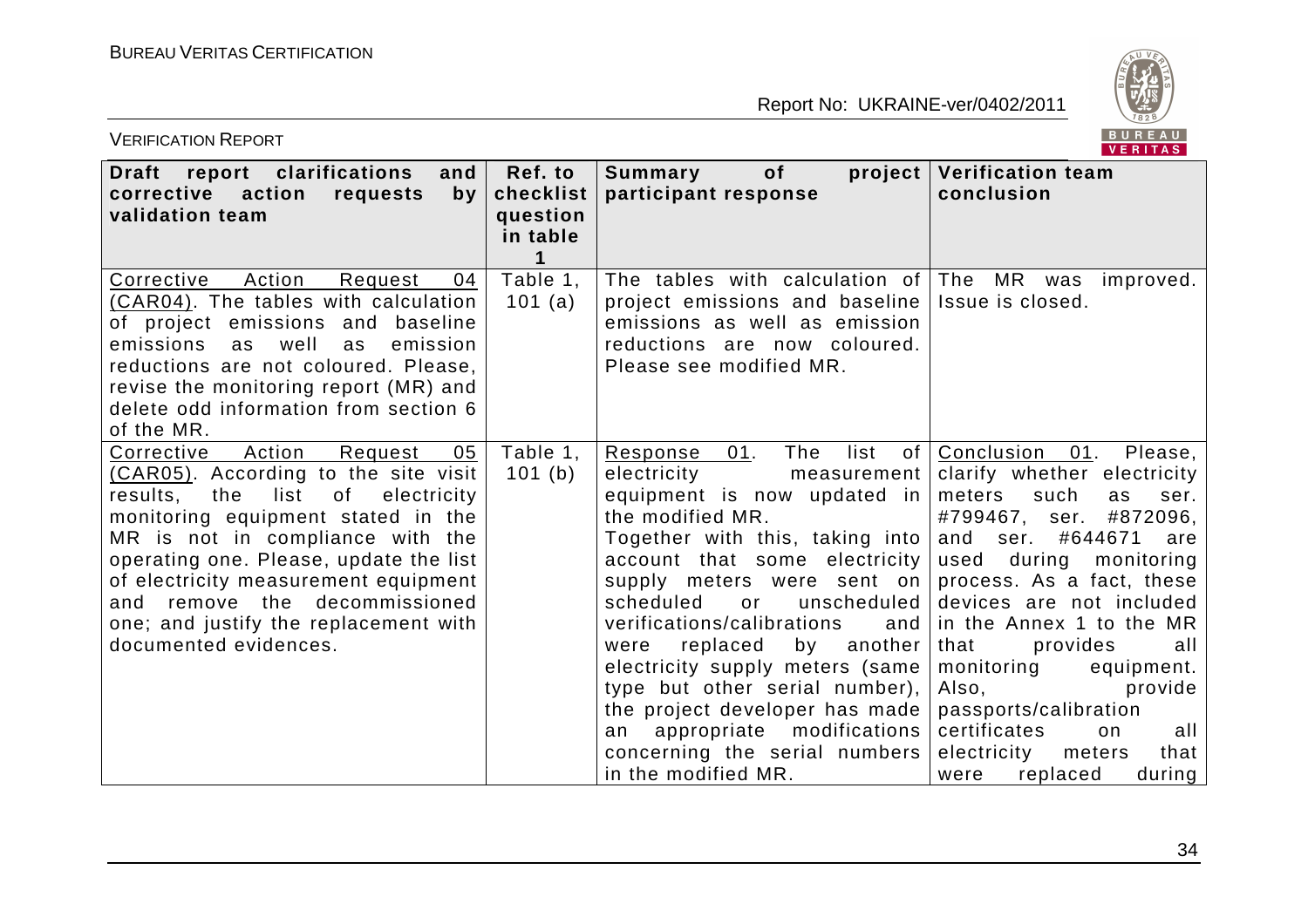

| BUREAU<br><b>VERIFICATION REPORT</b><br><b>VERITAS</b>                                                                                                                                                            |                                              |                                                                                                                                                                                                                                                                                                                                                                                                                                                  |                                                                                                                                                                                             |  |
|-------------------------------------------------------------------------------------------------------------------------------------------------------------------------------------------------------------------|----------------------------------------------|--------------------------------------------------------------------------------------------------------------------------------------------------------------------------------------------------------------------------------------------------------------------------------------------------------------------------------------------------------------------------------------------------------------------------------------------------|---------------------------------------------------------------------------------------------------------------------------------------------------------------------------------------------|--|
| report clarifications<br><b>Draft</b><br>and<br>corrective action<br>requests<br>by<br>validation team                                                                                                            | Ref. to<br>checklist<br>question<br>in table | of<br>$\boldsymbol{project}$<br>Summary<br>participant response                                                                                                                                                                                                                                                                                                                                                                                  | <b>Verification team</b><br>conclusion                                                                                                                                                      |  |
|                                                                                                                                                                                                                   |                                              | Documented evidences are now<br>provided to the verifier.<br>Response 02. Electricity supply<br>meters ser. #799467, #872096,<br>and #644671<br>are not used<br>during the monitoring process<br>and were<br>provided<br>to the<br>verifier<br>by<br>mistake.<br>Passports/calibration<br>certificates on all electricity<br>that<br>supply<br>meters<br>were<br>during<br>replaced<br>monitoring<br>period are now provided to the<br>verifier. | monitoring period.<br>Conclusion<br>02.<br>The<br>documented<br>required<br>evidences were provided<br>by the PPs. Based on the<br>0f<br>documents<br>results<br>revision, issue is closed. |  |
| $(CL01)$ .<br>Clarification Request 01<br>Please, provide references to the<br>source of emission factors for each<br>fuel.                                                                                       | Table 1.<br>95(c)                            | Sources of emission factors for Corrections<br>each fuel are now provided.<br>Please see modified MR.                                                                                                                                                                                                                                                                                                                                            | were<br>found<br>satisfactory. Hence, issue<br>is closed.                                                                                                                                   |  |
| <b>Clarification Request</b><br>02<br>$(CL02)$ .<br>Please, clarify what training/seminars<br>were performed at AISW to operate<br>the JI project equipment, and provide<br>the details in the Monitoring Report. | Table 1,<br>101 $(a)$                        | AISW<br>direction<br>The<br>of<br>organized<br>appropriate<br>staff<br>seminar to operate the project<br>equipment. The seminar was<br>organized<br>for<br>leading                                                                                                                                                                                                                                                                               | Issue is closed.                                                                                                                                                                            |  |